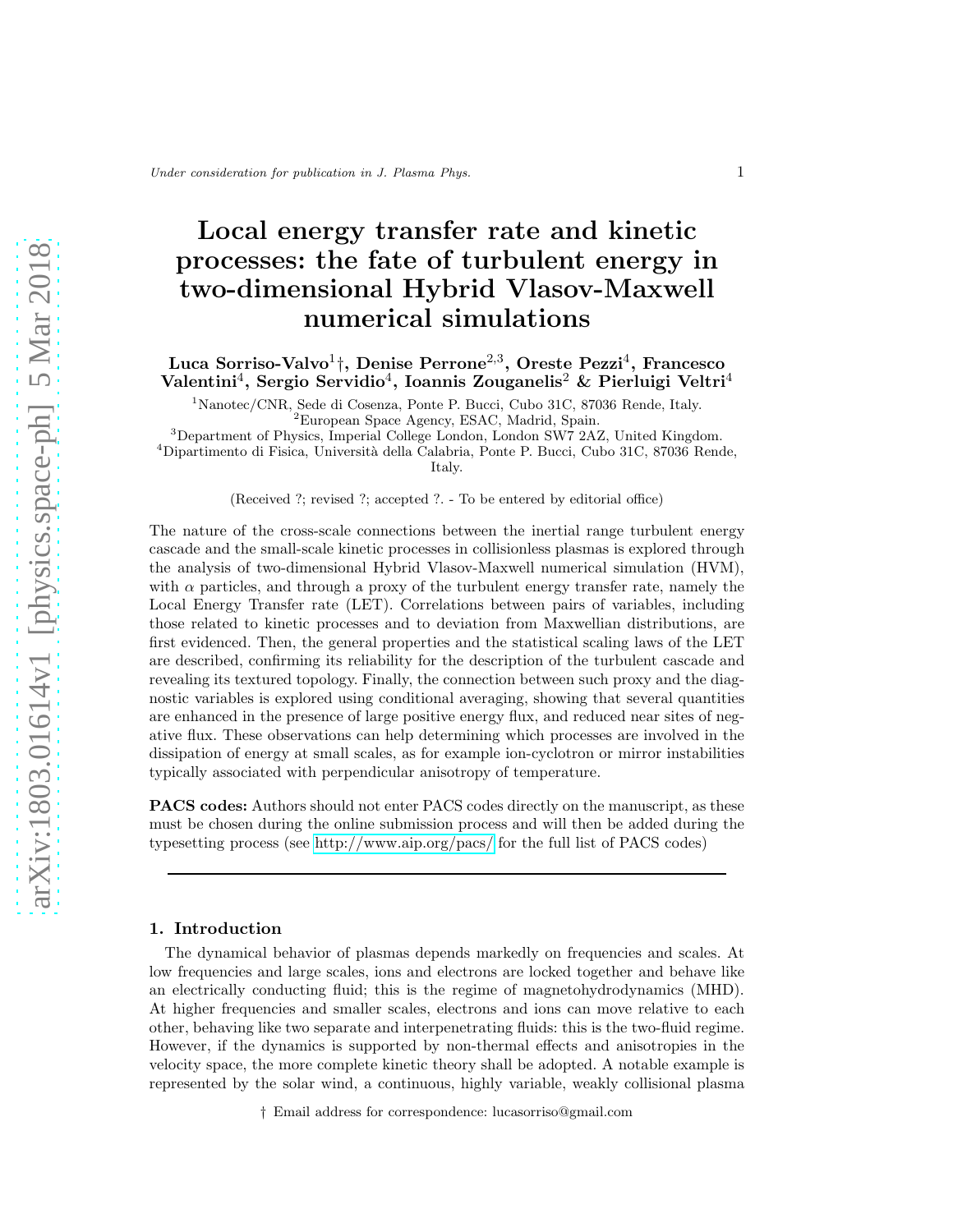outflowing at high speed from the Sun. This complex medium is highly structured, with turbulent fluctuations on a wide range of scales, from fractions of a second to several hours, thus covering all the above dynamical ranges.

Spacecraft measurements have revealed that the solar-wind plasma is usually in a state of fully developed turbulence [\(Marsch 2006;](#page-18-0) [Bruno & Carbone 2013;](#page-16-0) [Alexandrova](#page-16-1) et al. [2013\)](#page-16-1). As the turbulent fluctuations expand away from the Sun, these decay and transfer energy to smaller scales. At scales comparable with the ion gyro-radius or the ion inertial length, the MHD approximation fails and kinetic processes involving field-particle interactions take place, along with important cross-scale coupling [\(Schwartz](#page-19-0) *et al.* [2011\)](#page-19-0). Furthermore, since the plasma collisionality is quite low, the ion and electron velocity distribution functions can exhibit significant non-Maxwellian signatures. Kinetic processes manifest through the excitation of plasma waves, temperature anisotropy, plasma heating, particle energization, entropy cascade, excitation of plasma waves and so on [\(Vaivads](#page-20-0) et al. [2016\)](#page-20-0). Recently, a phenomenological description in terms of cascade in the velocity space, due to highly structured particle distributions, has been proposed [\(Schekochihin](#page-19-1) et al. [2016;](#page-19-1) [Servidio](#page-19-2) et al. [2017](#page-19-2)). Observations based on the high-resolution ion velocity distribution measurements by the Magnetospheric Multiscale (MMS) mission in the Earth's turbulent magnetosheath [\(Servidio](#page-19-2) *et al.* [2017\)](#page-19-2) have recently confirmed such description, opening a new pathways to the understanding of plasma turbulence and dissipation in collisionless plasmas. This cascade may efficiently transfer the energy towards smaller velocity scales, thus producing finer structures in the particle velocity distribution function. The presence of such structures may ultimately enable and enhance the effect of collisions in dissipating the energy [\(Pezzi](#page-18-1) et al. [2014](#page-18-1), [2015a](#page-19-3)[,b](#page-19-4), [2016a](#page-19-5)[,b;](#page-19-6) [Pezzi 2017](#page-19-7)). Numerical simulations represent an indispensable tool for the understanding of plasma nonlinear dynamics. The use of kinetic numerical simulations is crucial, indeed, when kinetic processes occur in turbulent collisionless plasmas [\(Parashar](#page-18-2) et al. [2009;](#page-18-2) [Camporeale & Burgess](#page-16-2) [2011;](#page-16-2) [Servidio](#page-19-8) et al. [2015;](#page-19-8) [Franci](#page-17-0) et al. [2015;](#page-17-0) [Cerri](#page-16-3) et al. [2016,](#page-16-3) [2017](#page-16-4); [Groselj](#page-17-1) et al. [2017;](#page-17-1) [Franci](#page-17-2) et al. [2018\)](#page-17-2). The Eulerian hybrid Vlasov-Maxwell HVM code [\(Valentini](#page-20-1) et al. [2007;](#page-20-1) [Perrone](#page-18-3) *et al.* [2011\)](#page-18-3) can be used to study the dynamics of a turbulent plasma with typical solar wind conditions, in order to describe the cross-scale coupling be-tween the MHD turbulence and the small-scale kinetic processes [\(Valentini](#page-20-2) *et al.* [2008;](#page-20-2) [Valentini & Veltri 2009;](#page-20-3) [Valentini](#page-20-4) et al. [2010,](#page-20-4) [2011a](#page-20-5)[,b](#page-20-6); [Perrone](#page-18-3) et al. [2011;](#page-18-3) [Servidio](#page-19-9) et al. [2012;](#page-19-9) [Greco](#page-17-3) et al. [2012;](#page-17-3) [Perrone](#page-18-4) et al. [2013;](#page-18-4) [Servidio](#page-19-10) et al. [2014](#page-19-10); [Perrone](#page-18-5) et al. [2014a](#page-18-5)[,b;](#page-18-6) [Valentini](#page-20-7) et al. [2014;](#page-20-7) [Servidio](#page-19-8) et al. [2015;](#page-19-8) [Valentini](#page-20-8) et al. [2016;](#page-20-8) [Pezzi](#page-19-11) et al. [2017a](#page-19-11)[,b](#page-19-12)).

In turbulence, at small scales, the energy level of the fluctuations becomes too low to be investigated with poorly-resolved Lagrangian algorithms with very low number of particles-per-cell (for a convergence study, see [Haggerty](#page-17-4) et al. [\(2017](#page-17-4))). Eulerian-based numerical algorithms might be more suitable for this scope. HVM simulations show that kinetic effects produce, close to reconnection regions, a distortion of the ion velocity distribution, through the generation of accelerated field-aligned beams, temperature anisotropy and trapped particle populations. Moreover, departures from the Maxwellian shape are more pronounced for heavy ions than for protons [\(Perrone](#page-18-4) *et al.* [2013](#page-18-4), [2014b;](#page-18-6) [Valentini](#page-20-8) et al. [2016\)](#page-20-8), pointing out that the role of secondary ions must be consid-ered for understanding energy partition in plasmas [\(Marsch 2006;](#page-18-0) [Kasper](#page-17-5) et al. [2008;](#page-17-5) [Araneda](#page-16-5) et al. [2009;](#page-16-5) [Maneva](#page-18-7) et al. [2015](#page-18-7)). Although the physical mechanisms of solar wind turbulence have been matter of investigation for many decades, both using 'in situ' measurements and numerical experiments, important problems concerning the interconnection between the inertial and kinetic range processes, as well as the interplay between physical space fluctuations and velocity space perturbations, are still poorly understood.

Solar wind turbulence is characterized by intermittency [\(Burlaga 1991;](#page-16-6) [Frisch 1995\)](#page-17-6),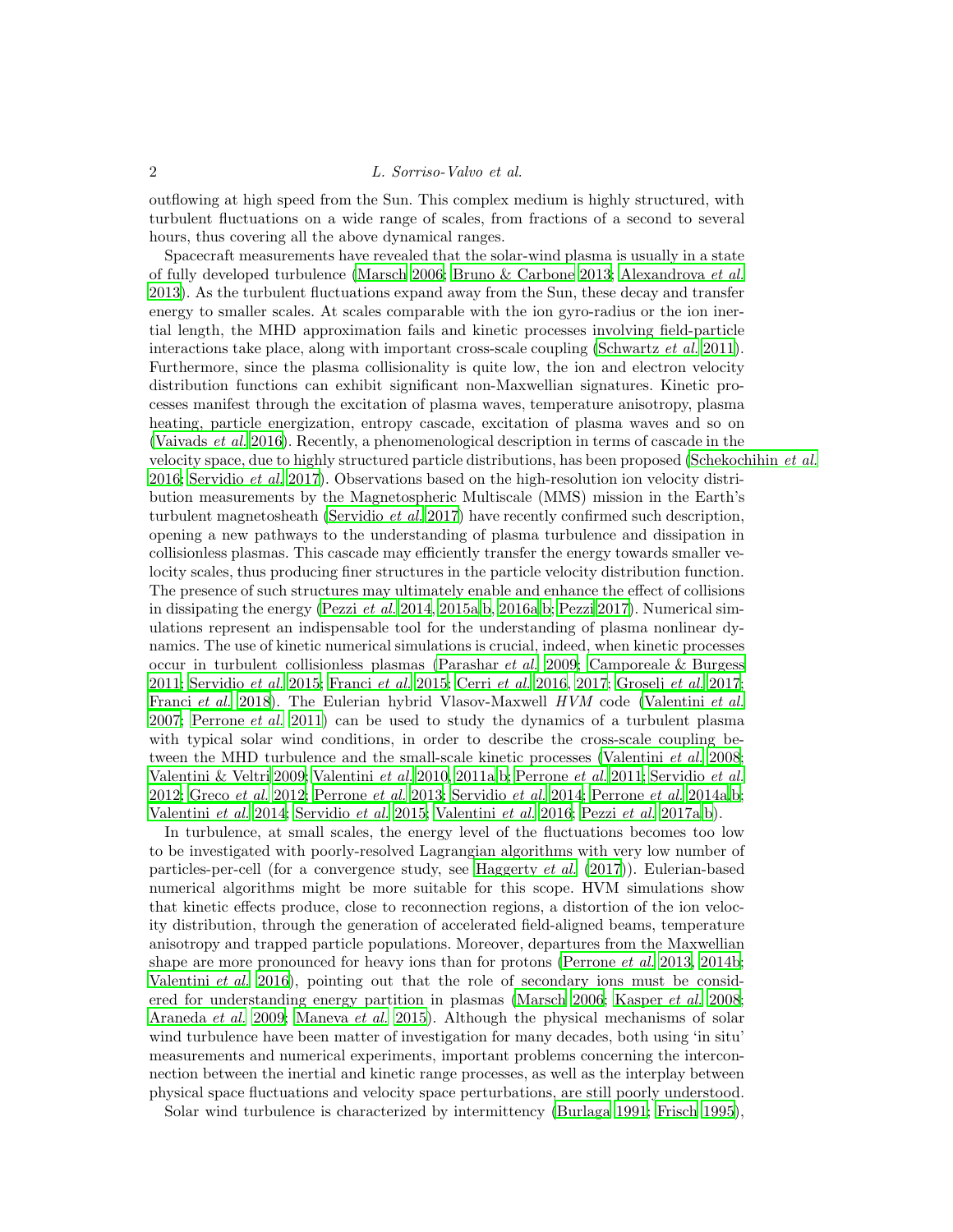i.e. the spatial inhomogeneity of the energy transfer across scales, that results in the generation of highly energetic, bursty small-scale fluctuations with scale-dependent, non-Gaussian statistics [\(Sorriso-Valvo](#page-19-13) *et al.* [1999\)](#page-19-13). Such fluctuations are often referred to as coherent structures, with phase synchronization among a certain number of scales [\(Greco & Perri](#page-17-7) [2014;](#page-17-7) Lion [et al.](#page-17-8) [2016;](#page-17-8) [Roberts](#page-19-14) et al. [2016;](#page-19-14) [Perrone](#page-18-8) et al. [2016,](#page-18-8) [2017\)](#page-18-9). At smaller scales, below the MHD range, a more variable level of intermittency is observed, whose nature is still under debate [\(Alexandrova](#page-15-0) *et al.* [2008;](#page-15-0) [Kiyani](#page-17-9) *et al.* [2009\)](#page-17-9). During the last years, the study of the intermittency and the consequent research on small-scale structures have been performed by using different methods. For example, wavelet analysis [\(Farge 1992;](#page-17-10) [Bruno](#page-16-7) et al. [1999](#page-16-7)) provides the local estimation of the scale-dependent energy associated with the magnetic fluctuations, thus allowing the identification of the highly energetic intermittent structures. Alternatively, the Partial Variance of Increments (PVI) technique [\(Greco](#page-17-11) et al. [2008\)](#page-17-11) was used to identify discontinuities, current sheets, and other intermittent features.

Recently, there is a compelling evidence that the kinetic processes are enhanced in the proximity of the turbulence-generated structures, which carry a larger amount of energy than the turbulent background. Measurements have shown that both ions and electrons are energized in the proximity of the most intense small-scale current sheets [\(Osman](#page-18-10) *et al.*)  $2011, 2012$  $2011, 2012$ ; [Tessein](#page-20-9) *et al.* [2013](#page-20-9); [Chasapis](#page-16-8) *et al.* [2015,](#page-16-8) [2017\)](#page-16-9). Note that the same behavior has been observed in HVM numerical simulations [\(Servidio](#page-19-9) et al. [2012](#page-19-9); [Greco](#page-17-3) et al. [2012;](#page-17-3) [Perrone](#page-18-6) et al. [2014b\)](#page-18-6). More recently, even reduced models such as giro-kinetics converged toward this general view [\(Howes 2016](#page-17-12); [Howes](#page-17-13) et al. [2018\)](#page-17-13). The processes responsible for such different forms of energization may involve magnetic reconnec-tion (Retinò et al. [2007;](#page-19-15) [Burch](#page-16-10) et al. [2016b\)](#page-16-10), wave-particle resonances, plasma instabilities [\(Matteini](#page-18-12) et al. [2013;](#page-18-12) [Servidio](#page-19-10) et al. [2014;](#page-19-10) [Breuillard](#page-16-11) et al. [2016\)](#page-16-11) and enhancement of collisions [\(Pezzi](#page-19-5) *et al.* [2016a](#page-19-5)). These topics are currently very debated in the space plasma community [\(Chen 2016](#page-16-12)).

In order to understand the interconnections between the turbulent structures and the small-scale kinetic processes, a more detailed description of the local energy flux across scales should be defined for plasma turbulence. This possible tool should take into account the complex nature of the nonlinear coupling between velocity and magnetic field. Recent studies included the contributions from cross-terms, typically associated to Alfvénic fluctuations, to better identify regions of small-scale accumulation of energy [\(Sorriso-Valvo](#page-20-10) et al. [2015](#page-20-10)).

In MHD, the energy transfer across scales obeys the Politano-Pouquet law (PP) [\(Politano & Pouquet](#page-19-16) [1998\)](#page-19-16), which prescribes the linear scaling of the mixed third-order moment of the fields increments. The proportionality factor is the mean energy transfer rate  $\langle \epsilon^{\pm} \rangle$ , the brackets indicating ensemble average. For a two-dimensional field, the standard version of the PP law for the the mixed third-order moments  $Y^{\pm}(l)$  is

<span id="page-2-0"></span>
$$
Y^{\pm}(l) = \langle |\Delta \mathbf{z}^{\pm}(l)|^2 \Delta z_{i,l}^{\mp}(\mathbf{r}) \rangle = -2 \langle \epsilon^{\pm} \rangle l . \tag{1.1}
$$

 $\Delta \psi_l = \psi(\mathbf{r} + l\mathbf{r}/r) - \psi(\mathbf{r})$  is the longitudinal increment of a generic field  $\psi$  (e.g. the magnetic field  $B(r)$  across the scale l; the subscript i indicates the generic component of the field, the field increment being estimated along the same direction;  $z^{\pm} = v^{\pm}B/\sqrt{4\pi\rho}$ are the Elsasser variables that couple the plasma velocity  $\bf{v}$  and the magnetic field  $\bf{B}$ , the latter being expressed in velocity units through the plasma density  $\rho$ . The validity of the PP law has been first verified in two-dimensional MHD numerical simulations [\(Sorriso-Valvo](#page-19-17) et al. [2002\)](#page-19-17), and later also in the solar wind [\(MacBride](#page-17-14) et al. [2005;](#page-17-14) [Sorriso-Valvo](#page-20-11) et al. [2007;](#page-20-11) [Marino](#page-18-13) et al. [2008;](#page-18-13) [MacBride](#page-18-14) et al. [2008;](#page-18-14) [Marino](#page-18-15) et al. [2012\)](#page-18-15).

Based on the PP law (Equation [1.1\)](#page-2-0), an heuristic proxy of the 'local' energy transfer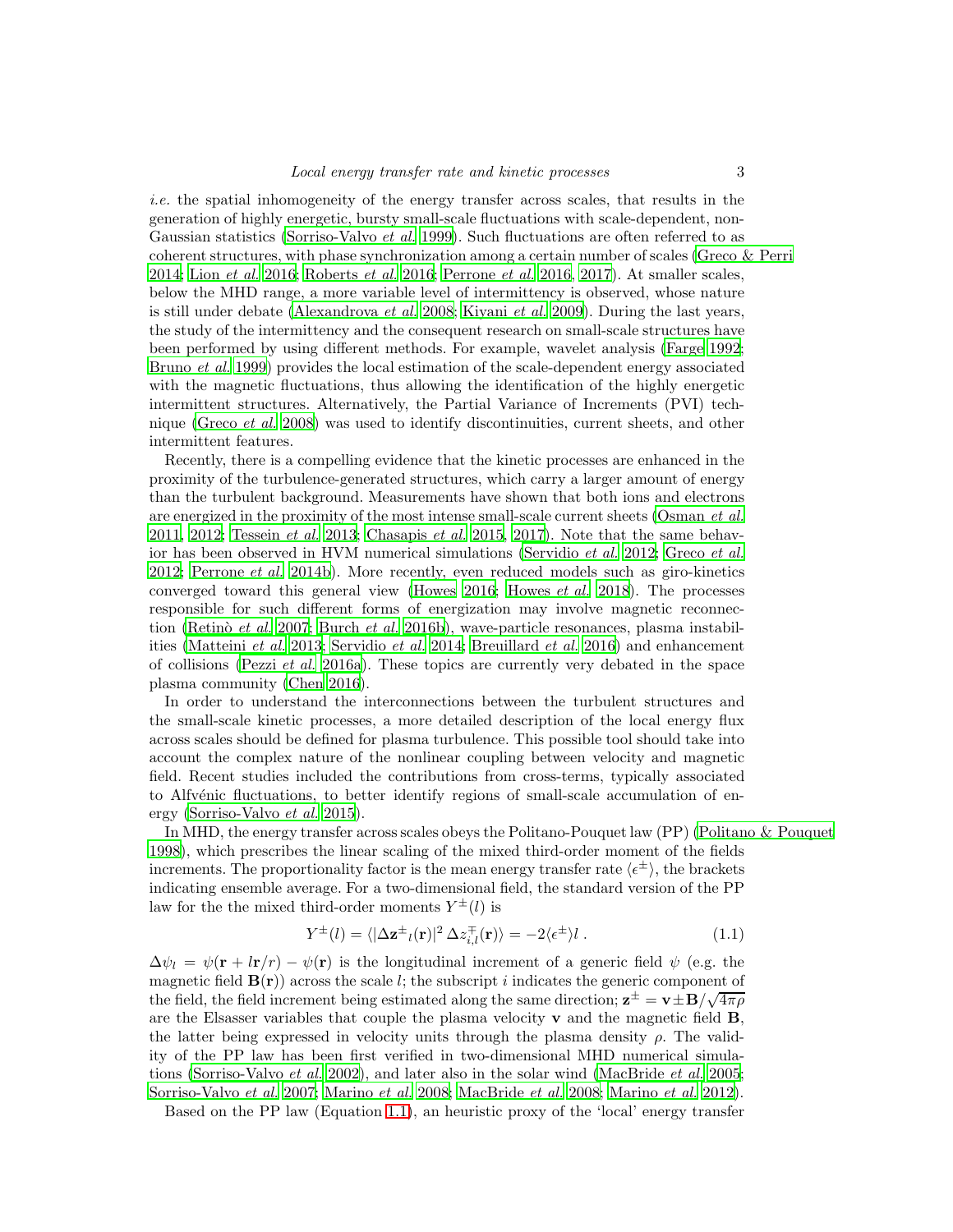rate (LET) at the scale  $l$  can be defined by introducing the quantity:

<span id="page-3-0"></span>
$$
\epsilon_l(\mathbf{r}) = -\frac{1}{2l} \left[ |\Delta \mathbf{z}^+|(\mathbf{r})|^2 \Delta z_{i,l}^-(\mathbf{r}) + |\Delta \mathbf{z}^-|(\mathbf{r})|^2 \Delta z_{i,l}^+(\mathbf{r}) \right]. \tag{1.2}
$$

At a given scale, each field increment in the time series can thus be associated with the local value of  $\epsilon_l(r)$  [\(Marsch & Tu 1997](#page-18-16); [Sorriso-Valvo](#page-20-10) *et al.* [2015,](#page-20-10) [2018\)](#page-20-12). Note that the LET can be expressed in terms of velocity and magnetic field as  $\epsilon_l(\mathbf{r}) \propto \Delta v_i (\Delta v^2 +$  $(\Delta b^2) - 2\Delta b_i(\Delta \mathbf{v} \cdot \Delta \mathbf{b})$ . The first right-hand-side term is associated with the energy advected by the velocity fluctuations, and the second to the velocity-magnetic field correlations coupled to the longitudinal magnetic field fluctuations (Andrés & Sahraoui 2017; [Sorriso-Valvo](#page-20-12) et al. [2018\)](#page-20-12). Recently, by using Helios 2 data, it has been shown that the LET correctly identifies the regions of space in the turbulent solar wind that carry energy towards smaller scales. These regions are characterized by enhanced kinetic processes, re-sulting in higher proton temperature [\(Sorriso-Valvo](#page-20-12) *et al.* [2018](#page-20-12)). It is worth noting that in recent works, the third order law in Eq. [\(1.1\)](#page-2-0) has been extended to include characteristic plasma length scales and compressibility (Andrés et al. [2018\)](#page-16-14).

The correlation between the local temperature increase and the large amplitude bursts of energy transfer suggests that the proxy defined in Eq. [\(1.2\)](#page-3-0) might play an important role in the understanding of solar wind turbulent dissipation and heating. Moreover, the comparison between the properties of the PVI and LET has shown that both methods are suitable for the description of the turbulent energy cascade. Since the LET is a signed variable, in principle it should also carry information about the possible direction of the cross-scale energy flow, identifying possible local direct and inverse cascade processes. The latter cannot be studied by using PVI or wavelet-based techniques since these are positive-defined.

The aim of this paper is to explore the link between the MHD turbulent energy cascade and the kinetic processes associated with deviations of the ion velocity distributions from the Maxwellian equilibrium. To this aim, we make use of the LET for interpreting high-resolution data from numerical simulations of the Vlasov-Maxwell multi-component system. The present work is organized as follows. In Section [2](#page-3-1) the governing equations, the numerical algorithm and the parameters of the Vlasov simulations will be presented. A brief overview on the numerical results will be given. The use of the proxy of the local energy transfer rate will be the topic of Section [3,](#page-9-0) while in Section [4](#page-14-0) we will discuss our conclusions.

### <span id="page-3-1"></span>2. HVM multi-component simulations

We use high resolution Vlasov simulations in order to simulate the turbulent multispecies plasma of the solar wind. First, high spatial resolution is needed in order to follow the evolution of the turbulent cascade up to wavelengths shorter than ion characteristic scales, where kinetic effects presumably govern the physics of the system. Second, high numerical resolution in the velocity domain is required to investigate the distortions of the ion distribution functions. The above two requirements are the main ingredients of the highly-performing, extensively tested, HVM code [\(http://fis.unical.it/hvm/\)](http://fis.unical.it/hvm/).

# 2.1. Numerical method

We employ the HVM code which directly integrates the Vlasov equations for both proton and  $\alpha$  particle distribution functions while electrons are considered as a massless isothermal fluid. The Vlasov equation for both ion species is combined with the Maxwell system, by assuming quasi-neutrality and by neglecting the displacement current. In particular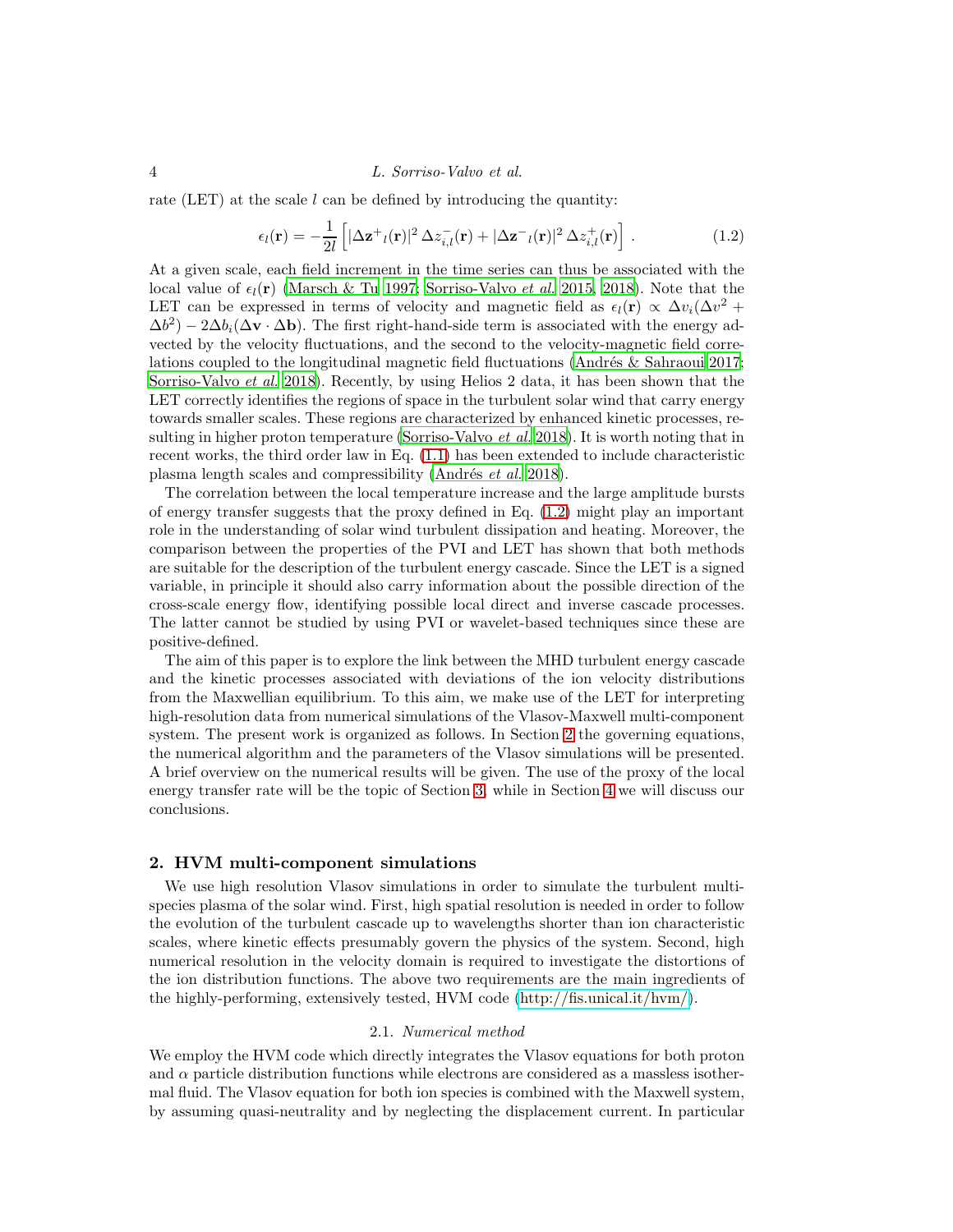Ampére and Faraday equations and a generalized Ohm's law are solved. HVM equations, written in dimensionless form, are the following:

<span id="page-4-0"></span>
$$
\frac{\partial f_s}{\partial t} + \mathbf{v} \cdot \frac{\partial f_s}{\partial \mathbf{r}} + \xi_s (\mathbf{E} + \mathbf{v} \times \mathbf{B}) \cdot \frac{\partial f_s}{\partial \mathbf{v}} = 0
$$
\n(2.1)

$$
\mathbf{E} = -(\mathbf{u}_e \times \mathbf{B}) - \frac{\nabla P_e}{n_e} + \eta \mathbf{j}
$$
 (2.2)

$$
\frac{\partial \mathbf{B}}{\partial t} = -\nabla \times \mathbf{E} \quad ; \quad \nabla \times \mathbf{B} = \mathbf{j} \tag{2.3}
$$

In previous equations,  $f_s(\mathbf{r}, \mathbf{v}, t)$  is the ion distribution function (the subscript  $s = p, \alpha$ refers to protons and  $\alpha$  particles, respectively),  $\mathbf{E}(\mathbf{r},t)$  and  $\mathbf{B}(\mathbf{r},t)$  are the electric and magnetic fields, respectively, and  $\xi_s$  is a constant reflecting the charge to mass ratio of each species ( $\xi_p = 1$ ,  $\xi_\alpha = 1/2$ ). The electron bulk speed is  $\mathbf{u}_e = \left(\sum_s Z_s n_s \mathbf{u}_s - \mathbf{j}\right)/n_e$ , where  $Z_s$  is the ion charge number  $(Z_p = 1, Z_\alpha = 2)$ , the ion density  $n_s$  and the ion bulk velocity  $\mathbf{u}_s$  are the zero-th and first order moments of the ion distribution function, respectively, and the electron density  $n_e$  is evaluated through the quasi-neutrality condition  $n_e = \sum_s Z_s n_s$ . Furthermore,  $P_e = n_e T_e$  is the electron pressure  $(T_e$  is homogeneous and stationary) and  $\mathbf{j} = \nabla \times \mathbf{B}$  is the total current density. The external small resistivity  $\eta = 2 \times 10^{-2}$  is introduced to remove spurious numerical instabilities. In Equations  $(2.1)$ – $(2.3)$ , masses, charges, time, velocities and lengths are respectively normalized to the proton mass,  $m_p$ , and charge,  $e$ , to the inverse of the proton cyclotron frequency,  $\Omega_{cp}^{-1} = m_p c/eB_0$  (being c and  $B_0$  the speed of light and the ambient magnetic field), to the Alfvén velocity,  $V_A = B_0 / \sqrt{4 \pi n_{0,p} m_p}$  (being  $n_{0,p}$  the equilibrium proton density), and to the proton skin depth,  $\dot{d}_p = V_A/\Omega_{cp}$ .

The described set of Equations  $(2.1)–(2.3)$  $(2.1)–(2.3)$  are solved in a  $2.5D - 3V$  phase space domain, where  $2.5D$  means that all vector components are retained but they depend only on the two spatial coordinates  $(x, y)$ . The spatial domain, whose size is  $L = 2\pi \times 20d_p$  in both directions, has been discretized with  $512<sup>2</sup>$  grid-points and, at boundaries, periodic conditions are implemented. Each direction of the velocity domain of each species (protons and  $\alpha$  particles) is discretized with 71 grid-points in the range  $v_{j,s} = [-v_{max,s}, v_{max,s}]$  (j =  $x, y, z$ , where  $v_{max,s} = \pm 5v_{th,s}$  (being  $v_{th,s} = \sqrt{k_B T_{0,s}/m_s}$  the ion thermal speed, with  $T_{0,s}$  the equilibrium temperature). Boundary conditions in velocity space assume  $f_s(|v| > v_{max,s}) = 0$  in each direction. The time step  $\Delta t$  has been chosen in such a way that the CFL condition for the numerical stability of the Vlasov algorithm is satisfied [\(Peyret & Taylor 1986\)](#page-18-17). To control the numerical accuracy of the simulation, the basic set of conservation laws of Vlasov equation is continuously monitored during the simulations: relative variation of proton mass,  $\alpha$  particle mass, total energy and entropy are about  $2.5 \times 10^{-3}\%$ ,  $3.5 \times 10^{-1}\%$ ,  $0.6\%$  and  $0.4\%$ , respectively.

At the initial time of the simulation  $(t = 0)$ , both ion species have Maxwellian distribution functions, with homogeneous densities, and an uniform background out-ofplane magnetic field  $\mathbf{B_0} = B_0 \mathbf{e}_z$  is imposed. In order to mimic the physical conditions of the pristine solar wind, we assume that i) the  $\alpha$  particle to proton density ratio  $n_{0,\alpha}/n_{0,p} = 5\%$  and ii) we consider  $\alpha$  particles, protons and electrons at the same initial temperature  $T_{0,\alpha} = T_{0,p} = T_e$ . The equilibrium is then perturbed through a 2D spectrum of Fourier modes in the plane  $(x, y)$ , for both proton bulk velocity and magnetic field, such that proton bulk velocity and magnetic field are globally uncorrelated. Energy is injected with wave numbers in the range  $0.1 < k < 0.3$  ( $2 \le m \le 6$ , where  $k = 2\pi m/L$ ) and random phases. We did not introduce neither density disturbances nor parallel vari-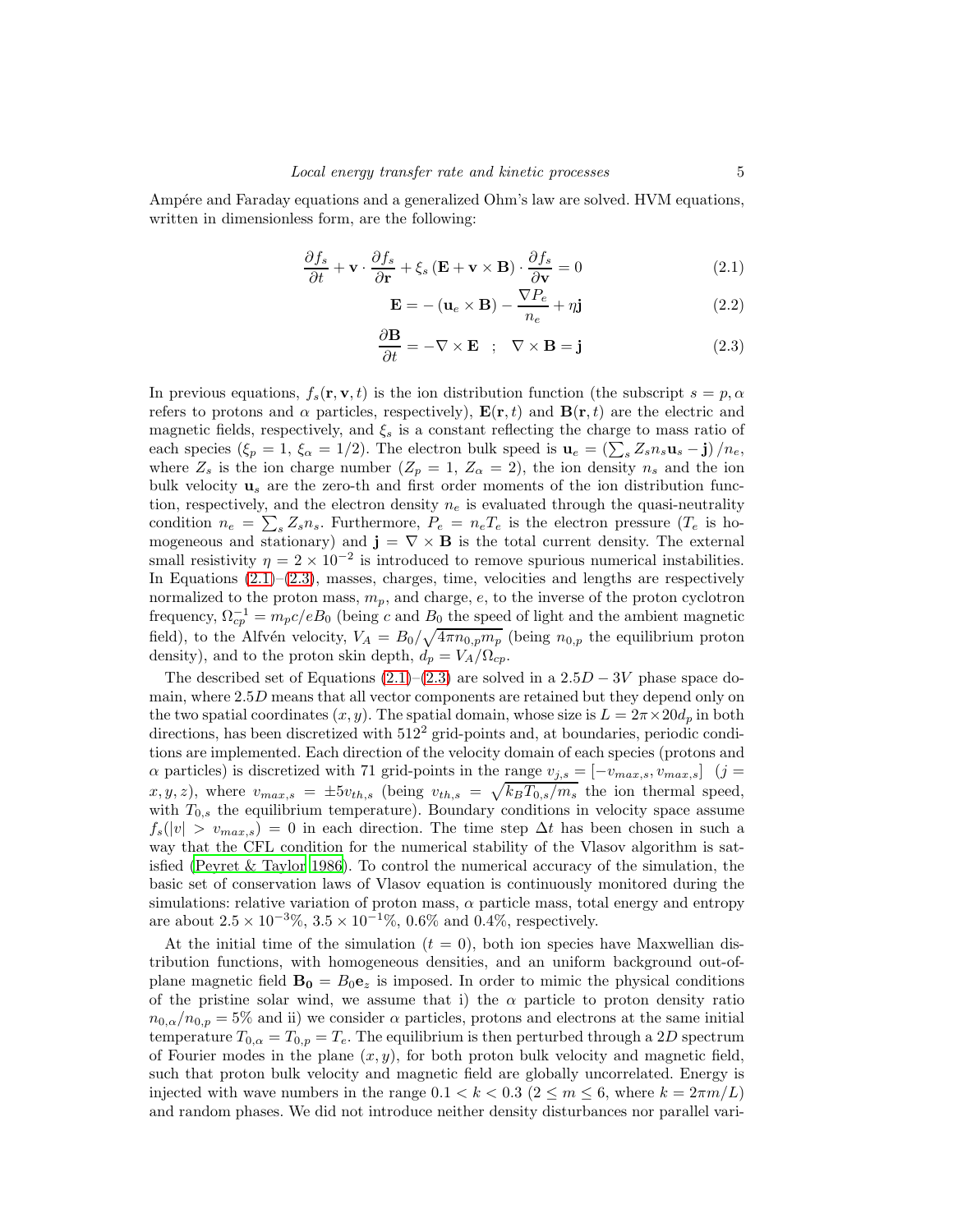

<span id="page-5-0"></span>FIGURE 1. (Color online) 2D contour plots for the HVM multi-component simulation at  $t = t^*$ . (a) The out-of-plane total current density  $j_z$ ; (b) the local energy transfer rate  $\epsilon_{d_p}$ ; (c) **E** · **j**; (d) the proton temperature  $T_p$ ; (e) the out-of-plane proton vorticity  $\omega_{z,p}$ ; (f)  $\mathbf{b} \cdot \omega_p$ ; (g) the  $\alpha$ particle temperature  $T_{\alpha}$ ; (h) the out-of-plane  $\alpha$  particle vorticity  $\omega_{z,\alpha}$ ; and (i)  $\mathbf{b} \cdot \omega_{\alpha}$ .

ances, i.e.  $\delta n = \delta u_z = \delta B_z = 0$  at  $t = 0$ . The r.m.s. level of fluctuations is  $\delta B/B_0 = 1/3$ , while  $\beta_p = 2v_{th,p}^2/V_A^2 = 0.5$ .

The kinetic evolution of protons and  $\alpha$  particles is numerically investigated in a decaying turbulence. During the simulation, nonlinear couplings between fluctuations generate a turbulent cascade, where the injected energy is transferred along the spectrum to smaller, kinetic scales. The time  $t^*$  of maximum turbulent activity can be identified as the peak time of the spatially averaged out-of-plane current density,  $\langle j_z^2 \rangle$ , a standard indicator for small-scale magnetic gradients. All the analysis has been performed using one snapshot of the simulation at  $t^*\Omega_{cp} = 49$ , when decaying turbulence approaches a quasi-steady state. A more detailed description of the numerical results of the simulation can be found in [Valentini](#page-20-8) et al. [\(2016\)](#page-20-8).

#### 2.2. Numerical results

An overview of the differential kinetic dynamics of the ion species, namely protons and  $\alpha$ particles, associated to the development of the turbulent cascade, is presented in Figure [1.](#page-5-0) Turbulence leads to the generation of small-scale coherent structures, such as current sheets, filaments, or strongly shared flows, which can be recognized in the two-dimensional patterns in physical space. In particular, panel (a) of Figure [1](#page-5-0) shows the shaded contours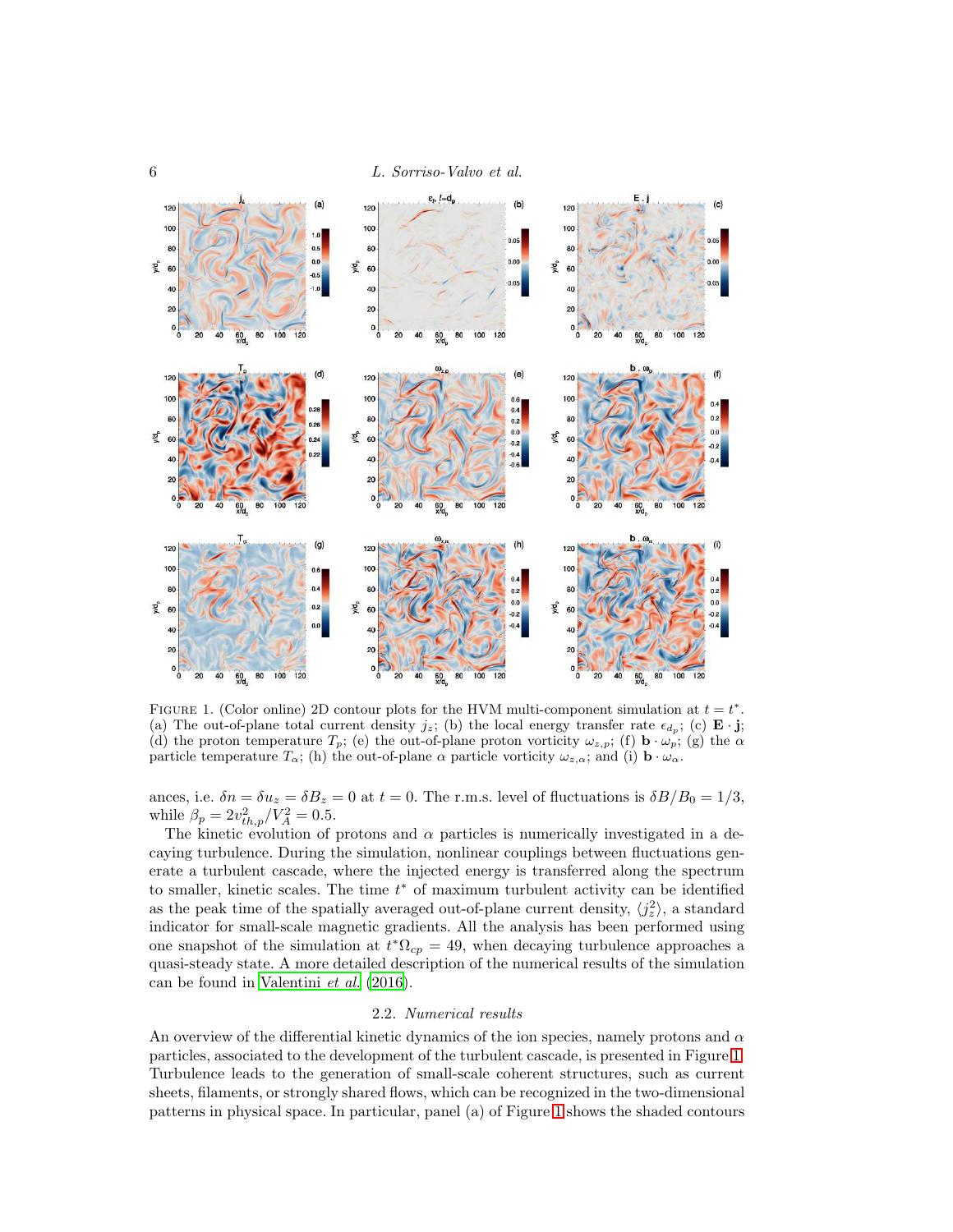of the out-of-plane current density,  $j_z$ . The current density becomes very intense in between magnetic islands, where magnetic reconnection can locally occur.

Panel (b) shows the contour map of the local energy transfer rate,  $\epsilon_l(x, y)$ , estimated using the velocity and magnetic field (in Alfvén units) two-point increments at the scale  $l = d_p$ . Positive and negative filaments of strong energy transfer  $\epsilon_l$  are present, but the spatial correlation with strong current sheets is unclear. There is a shift between the current layers and this cascade-transfer indicator, probably due to the fact that the former are the sites of dissipation, while the LET is high at the very active nonlinear regions, such as the upstream parts of the reconnecting current sheets.

In panel (c) we display the contour map of  $\mathbf{E} \cdot \mathbf{j}$ , a proxy of energy conversion between fields and particles (Wan [et al.](#page-20-13) [2015;](#page-20-13) [Yang](#page-20-14) et al. [2017\)](#page-20-14). Large positive values are observed in the proximity of the strongest current sheets, suggesting that the electromagnetic energy might be converted into kinetic and thermal energy where magnetic reconnection is likely to occur.

Panels (d) and (g) of Figure [1](#page-5-0) show the maps of proton and α-particle temperature, respectively. Comparison with panel (a) highlights that the presence of strong current sheets corresponds to temperature enhancement of both ions. Although the initial conditions of the simulation infer equal and uniform temperature for the two ion species, during the turbulent evolution of the system both ions show a non-uniform temperature pattern, with similar inhomogeneity as for the current  $j_z$ . Color bars were chosen so that the initial temperature  $T_0$  is white, while red and blue indicate local heating and cooling, respectively. A definite temperature increase can be observed close to the region of strong magnetic field gradients, meaning that the heating processes are influenced by the topology of the magnetic field. Preferential heating is also evident, as the  $\alpha$  particles temperature is nearly twice that of the protons. Moreover, while the protons display roughly equal heating and cooling with respect to the initial temperature  $T_0$ , the  $\alpha$  particles show predominant temperature increase.

Enhanced ion heating was recently observed in spatial regions nearby the peaks of the ion vorticity  $\omega = \nabla \times \mathbf{v}$  [\(Servidio](#page-19-8) *et al.* [2015;](#page-19-8) [Franci](#page-17-15) *et al.* [2016;](#page-17-15) [Valentini](#page-20-8) *et al.* [2016\)](#page-20-8). Previous studies have shown the association between viscous-like effects, velocity shears [\(Markovskii](#page-18-18) *et al.* [2006;](#page-18-18) [Del Sarto](#page-17-16) *et al.* [2016](#page-17-16)) and vorticity [\(Huba 1996\)](#page-17-17), including the dependence on the sign of  $B_0 \cdot \omega$  [\(Parashar & Matthaeus 2016](#page-18-19)). In particular, it has been shown that the vorticity may enhance local kinetic effects, with a generalized resonance sign-dependence condition for the enhancement or reduction of the ion heating and temperature anisotropy [\(Parashar & Matthaeus 2016](#page-18-19)). In order to explore such correlation, the maps of the out-of-plane ion vorticities  $\omega_{z,p}$  and  $\omega_{z,\alpha}$ , are shown in panels (e) and (h) of Figure [1.](#page-5-0) A pattern of small-scale vorticity structures can be observed, similar to the case of the current. However, a more complex topology is observed for the  $\alpha$  particles vorticity, with the splitting of the structures in smaller filaments already observed in Hall-MHD turbulence [\(Martin 2013\)](#page-18-20).

Finally, in panels (f) and (i) of Figure [1](#page-5-0) we show the 2D contour plot of  $\mathbf{b} \cdot \omega$  for both protons and  $\alpha$  particles, respectively, where  $\mathbf{b} = \mathbf{B} - \mathbf{B_0}$  indicates the magnetic field fluctuations. A behavior similar to  $\omega_z$  is observed, so that both positive  $\omega_z$  and  $\mathbf{b} \cdot \omega$ correspond to increased temperature, for both ion species.

The overview of the numerical results of the HVM multi-species simulation given in Figure [1](#page-5-0) highlights a general enhancement of the ion temperature related to the presence of thin current sheets. A more evident correlation is found with the ion out-of-plane vorticity  $\omega_s$  and with  $\mathbf{b} \cdot \omega_s$ . To better appreciate the robustness of the observed correlation between  $T_s$  and  $\mathbf{b} \cdot \omega_s$ , in panel (a) e (b) of Figure [2](#page-7-0) we show the average joint probability distributions  $P(T_p, \mathbf{b} \cdot \omega_p)$  and  $P(T_\alpha, \mathbf{b} \cdot \omega_\alpha)$ , respectively. A good correlation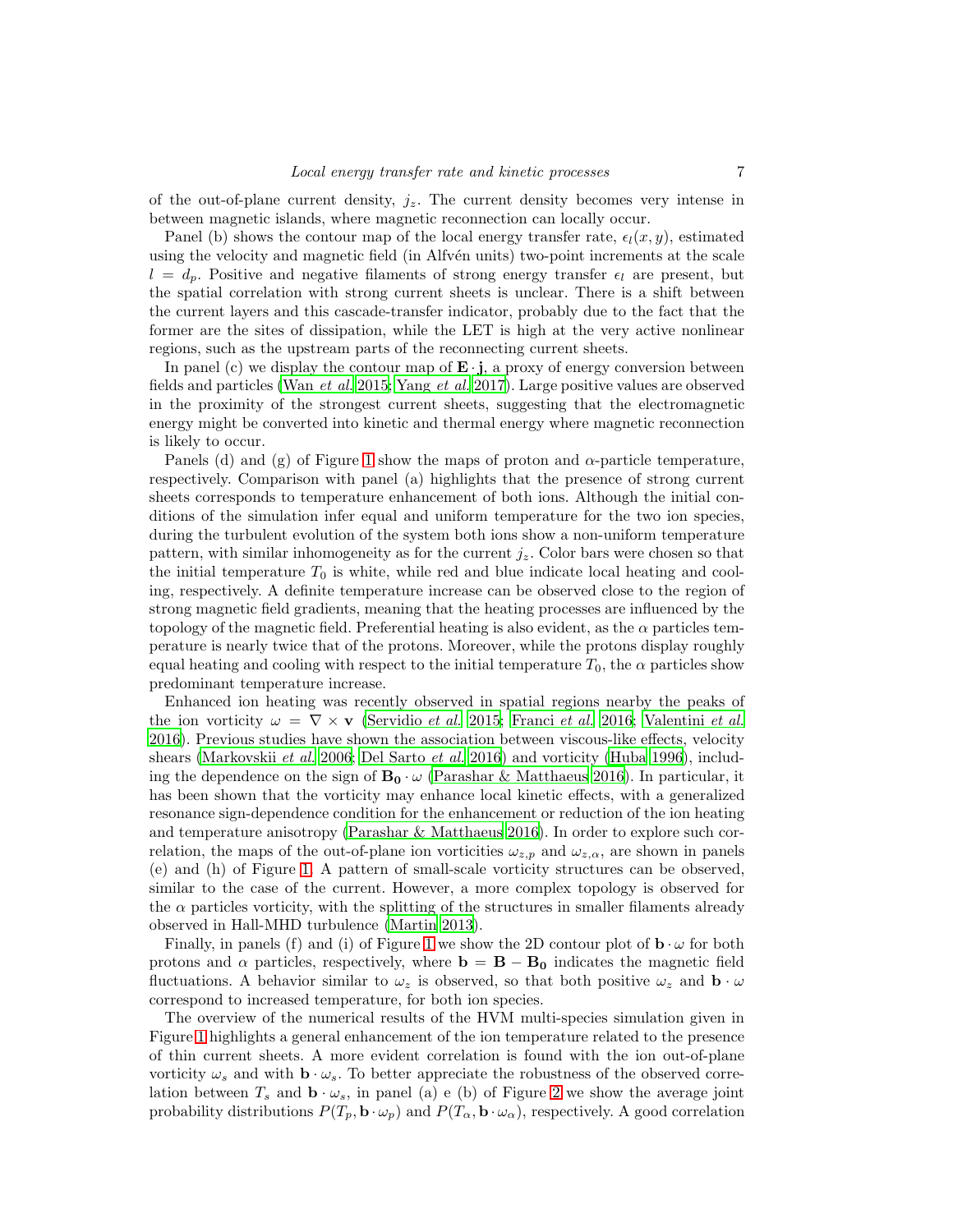

<span id="page-7-0"></span>FIGURE 2. Joint probability distributions for (a)  $T_p$  and  $\mathbf{b} \cdot \omega_p$ ; (b)  $T_\alpha$  and  $\mathbf{b} \cdot \omega_\alpha$ ; (c)  $Q_p^{1/2}$  and  $\xi_p$ ; (d)  $Q_{\alpha}^{1/2}$  and  $\xi_{\alpha}$ .

is observed for both ion species, that we quantify through the nonlinear Spearman correlation coefficients,  $C_S$ , indicated in each panel of Figure [2.](#page-7-0) Correlations are stronger for protons  $[C_S(T_p, \mathbf{b} \cdot \omega_p) = 0.76]$ , than for  $\alpha$  particles  $[C_S(T_\alpha, \mathbf{b} \cdot \omega_\alpha) = 0.53]$ . However, the correlation between the temperature and the out-of-plane vorticity (*i.e.*, the vorticity component parallel to the background magnetic field rather than to the magnetic fluctuations) is larger for the  $\alpha$  particles:  $C_S(T_p, \omega_{z,p}) = 0.49$  and  $C_S(T_\alpha, \omega_{z,\alpha}) = 0.63$  (joint distributions are not shown for this case). The heating is thus better correlated with the out-of-plane vorticity for the  $\alpha$  particles, but with the vorticity component parallel to the local magnetic fluctuations for the protons. This may be related to the heavier  $\alpha$ particles being slower than protons in following the magnetic field fluctuations.

The heating mechanisms are also correlated with strong deformation of the ion ve-locity distribution [\(Servidio](#page-19-9) *et al.* [2012;](#page-19-9) [Valentini](#page-20-8) *et al.* [2016\)](#page-20-8). For each ion species and in each point of the simulation domain, the non-Maxwellian measure can be defined as [\(Greco](#page-17-3) et al. [2012](#page-17-3); [Vasconez](#page-20-15) et al. [2015;](#page-20-15) [Pucci](#page-19-18) et al. [2016;](#page-19-18) [Valentini](#page-20-16) et al. [2017](#page-20-16); [Pezzi](#page-19-19) et al. [2017c](#page-19-19)):

$$
\xi_s = \frac{1}{n_s} \sqrt{\int (f_s - g_s)^2 d^3 v}.
$$
\n(2.4)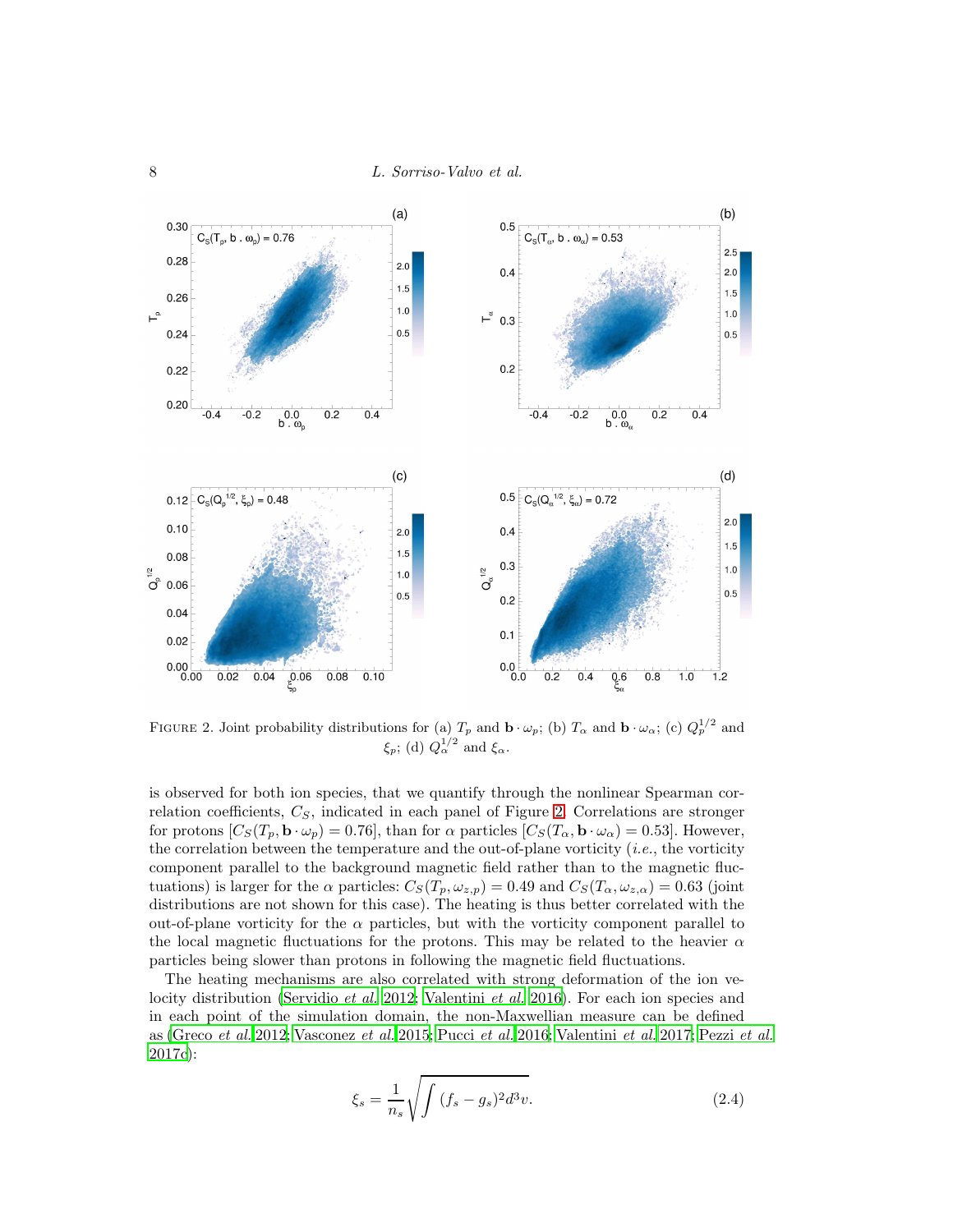| Spearman Correlation Coefficients          |                                                                          |                                           |
|--------------------------------------------|--------------------------------------------------------------------------|-------------------------------------------|
| $(T_p, \omega_{z,p}) = 0.49$               | $(T_p, \mathbf{b} \cdot \omega_p) = 0.76$                                | $(T_p, A_p) = 0.42$                       |
| $(T_{\alpha}, \omega_{z,p}) = 0.63$        | $(T_{\alpha}, \mathbf{b} \cdot \omega_{\alpha}) = 0.53$                  | $(T_{\alpha}, A_{\alpha}) = 0.52$         |
| $(A_p, \omega_{z,p}) = 0.45$               | $(A_p, \mathbf{b} \cdot \omega_p) = 0.38$                                | $(Q_p^{1/2}, \xi_p) = 0.48$               |
| $(A_{\alpha}, \omega_{z,\alpha}) = 0.57$   | $(A_{\alpha}, \mathbf{b} \cdot \omega_{\alpha}) = 0.52$                  | $(Q_{\alpha}^{1/2}, \xi_{\alpha}) = 0.72$ |
| $(\omega_{z,\alpha}, \omega_{z,n}) = 0.65$ | $(\mathbf{b} \cdot \omega_{\alpha}, \mathbf{b} \cdot \omega_{p}) = 0.69$ | $(\xi_{z,\alpha}, \xi_{z,p}) = 0.61$      |

<span id="page-8-0"></span>TABLE 1. Nonlinear Spearman correlation coefficients,  $C_S$ , between pairs of quantities for which  $C_S \geq 0.4$ . All quantities are estimated using the HMV simulation results at the time  $t=t^*$ .

The above scalar function measures the deviation of the observed distribution  $f_s$  from the associated Maxwellian  $g_s$ , which is built using the local density, bulk velocity and temperature. The latter quantity is also intimately related to the so-called velocity space cascade, recently observed in space plasmas [\(Servidio](#page-19-2) et al. [2017](#page-19-2)).

It is useful at this point to considered the agyrotropy of the pressure tensor, *i.e.* its departure from cylindrical symmetry around the local magnetic field direction. Nongyrotropy is important as a known source of instabilities, and may help identifying spatial structures in the plasma [\(Scudder & Daughton 2008;](#page-19-20) [Aunai](#page-16-15) *et al.* [2013;](#page-16-15) [Swisdak 2016\)](#page-20-17). For both ion species, given the 3×3 pressure tensor with elements  $P_{ij}$  in an arbitrary Cartesian system with coordinates  $(x, y, z)$ , the measure of agyrotropy can be defined as the scalar [\(Swisdak 2016\)](#page-20-17):

$$
Q_s = 1 - \frac{4I_{2,s}}{(I_{1,s} - P_{\parallel,s})(I_{1,s} + 3P_{\parallel,s})},
$$
\n(2.5)

with  $I_1 = P_{xx} + P_{yy} + P_{zz}$ , and  $I_2 = P_{xx}P_{yy} + P_{xx}P_{zz} + P_{yy}P_{zz} - (P_{xy}P_{yx} + P_{xz}P_{zx} + P_{yy}P_{zz} - P_{zz}P_{zz} - P_{zz}P_{zz} - P_{zz}P_{zz} - P_{zz}P_{zz} - P_{zz}P_{zz} - P_{zz}P_{zz} - P_{zz}P_{zz} - P_{zz}P_{zz} - P_{zz}P_{zz} - P_{zz}P_{zz} - P_{zz}P_{zz} - P_{zz}P_{zz} - P_{zz}P_{zz} - P_{zz}P_{zz} - P_{zz}$  $P_{yz}P_{zy}$ ).  $P_{\parallel}$  here represents the parallel pressure, where we have omitted the subscript s for simplicity. A good correlation is observed between the non-gyrotropy of the ion pressure tensor,  $Q_s^{1/2}$ , and the non-Maxwellianity of the ion velocity,  $\xi_s$ , as shown in the joint probability distribution maps in panels (c) and (d) of Figure [2](#page-7-0) for protons and  $\alpha$ particles, respectively. This mechanism works better for  $\alpha$  particles  $[C_S(Q_\alpha^{1/2},\xi_\alpha)=0.72]$ with respect to protons  $[C_S(Q_p^{1/2}, \xi_p) = 0.48]$ , since deviations from Maxwellian are significantly stronger for the  $\alpha$  particles than for protons.

Table [1](#page-8-0) collects the Spearman correlation coefficients estimated for pairs of quantities for which  $C_S \geq 0.4$ , namely if at least a significant moderate correlation is present. These also include the temperature anisotropy  $A_s = T_{\perp,s}/T_{\parallel,s}$ , defined for both ion species, an important diagnostic for kinetic processes and instabilities. In the Table, we have omitted the weakly correlated pairs, for which  $C_S \lesssim 0.4$ .

To summarize the results of the above analysis, larger values of the deformation of the ion velocity and of the pressure tensor agirotropy are recovered in spatial positions nearby the peaks of the ion vorticity and close to peaks of the current density. In these regions, differential heating and temperature anisotropy are also observed. Ion heating and kinetic effects are in general more strongly correlated with the vorticity than with the current density profile.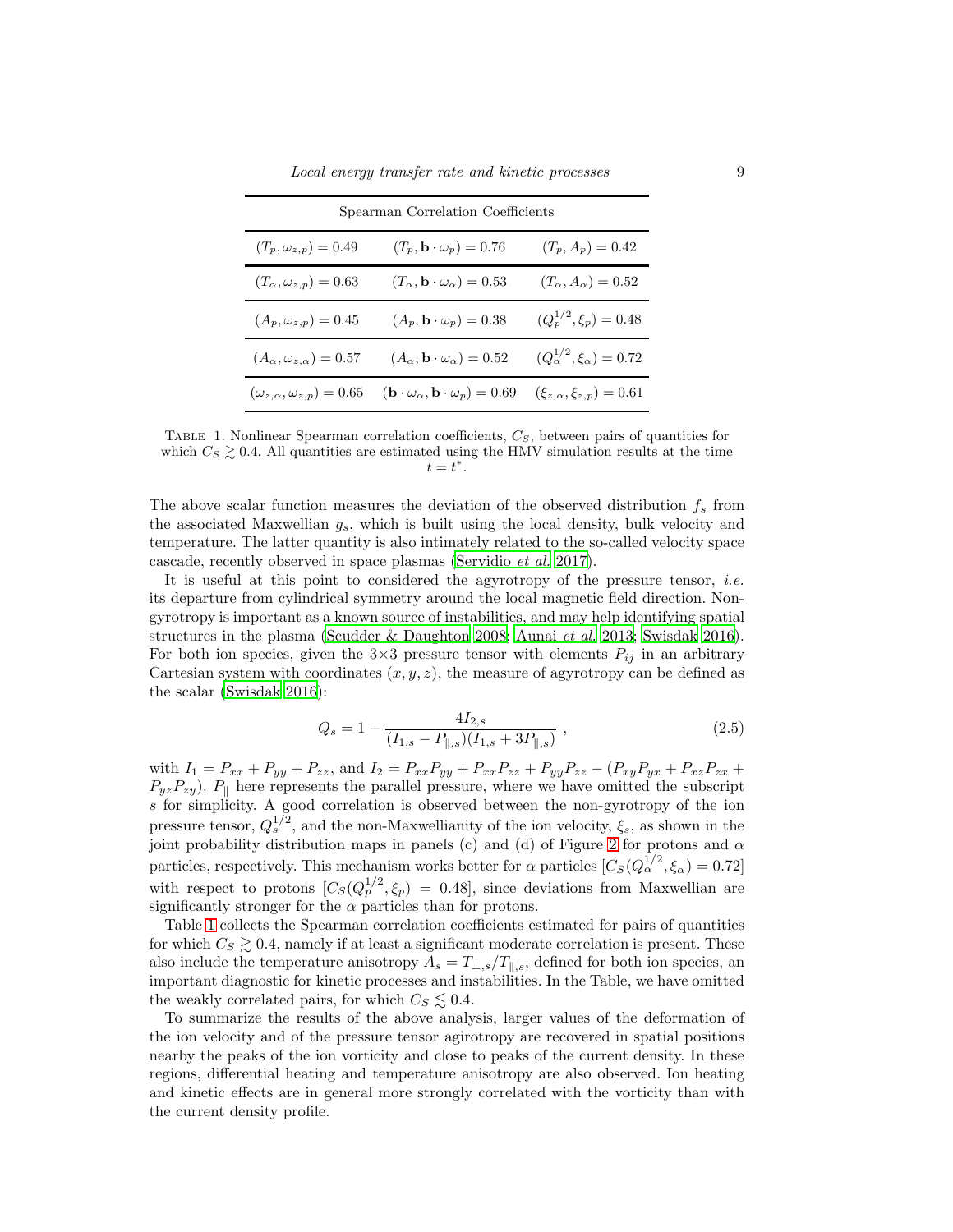# 3. Local energy transfer rate in Vlasov-Maxwell simulations

## 3.1. Properties of the local energy transfer rate

Incompressible and isotropic MHD turbulence in plasmas can be described by the exact relation for the energy flux through the scales (see Equation [1.1\)](#page-2-0). This Yaglom-like scaling law has been extensively tested in the solar wind, recovering very good agreements. The use of HVM multi-component simulation, described in Section [2,](#page-3-1) can provide a better understanding of the connection between the MHD turbulent cascade and the relative kinetic effects on the ion velocity distributions since the 'in situ' solar-wind measurements have several limitations.

In Figure [3,](#page-10-0) we present the validation of the PP law for the turbulent Vlasov simulation used in this work, as estimated by averaging Equation [\(1.2\)](#page-3-0). In the range of scales roughly corresponding to the inertial range of MHD turbulence, *i.e.* for  $2d_p \leq l \leq 10d_p$ , the scaling of  $-Y(l)$  is compatible with a linear law (Figure [3\)](#page-10-0). This suggests that the turbulent energy cascade is well developed in such range, at the time  $t^*$  of the simulation. However, the limited extension of the inertial range does not allow a more precise and quantitative estimate [\(Parashar](#page-18-21) *et al.* [2015\)](#page-18-21). It should be pointed out that the law as defined in Equation [\(1.1\)](#page-2-0), without absolute value, is indicating the direction of the cascade towards small scales. The limited extension of the range observed in the HVM simulation may arise from several facts, which are physically meaningful. First, the system described here is size-limited due to computational constraints: the correlation length is limited to roughly  $10d_p$  —relatively short as compared to the several decades of MHD turbulence commonly observed in the solar wind. Second, the PP law is exact only under the assumption of full isotropy, while our 2D simulation has a mean magnetic field. Third, the ion skin depth is a characteristic length of the system, which breaks the validity of the MHD law. A more precise description could be obtained in terms of the Hall MHD version of the PP law (Andrés *et al.* [2018\)](#page-16-14). This development is left for a future work. Fourth, in the derivation of these MHD-based scaling laws, isotropy of the pressure tensor is assumed, which does not hold in Vlasov turbulence. Finally, processes such as ion-cyclotron resonances and Landau damping might transfer free energy from the physical space to the velocity space, producing non-Maxwellian effects and, eventually, heating. All these caveats suggest that the analysis in terms of PP law and LET can only be meaningful for increments in the inertial range,  $l > d_p$ .

The local proxy  $\epsilon_l(x, y)$  has been evaluated at different spatial scales l using the HVM simulation results. In Figure [4](#page-10-1) we show the scalogram of the LET  $\epsilon_l$  along a one-dimensional cut of the 2D spatial domain of the simulation. Note that a similar anal-ysis has been performed for the PVI scalograms [\(Greco](#page-17-18) *et al.* [2016\)](#page-17-18). Here we consider a diagonal path r, normalized to  $d_p$ , that crosses the simulation box several times. The channels of energy being transferred across scales are clearly visible, and reveal the complex, interwoven pattern of positive and negative flux that determines the neat energy flux [\(Coburn](#page-17-19) et al. [2014;](#page-17-19) [Sorriso-Valvo](#page-20-12) et al. [2018\)](#page-20-12).

In order to characterize the statistical properties of the local energy transfer rate, in Figure [5,](#page-11-0) we show the probability distribution functions (PDFs) of the negative (left panel) and positive (central panel) standardized LET values (*i.e.*,  $\epsilon_l(x, y)$  has been rescaled to have zero mean and unit standard deviation), for three different scales, namely  $l = d_p$  (blue diamonds),  $4d_p$  (green triangles) and  $8d_p$  (red circles). In agreement with the PP law, for a given scale the positive tails are considerably higher and shallower than the negative ones, indicating the neat energy flux corresponding to the direct turbulent energy cascade towards small scales. This is clearly visible from the PDFs represented in Figure [5.](#page-11-0)

<span id="page-9-0"></span>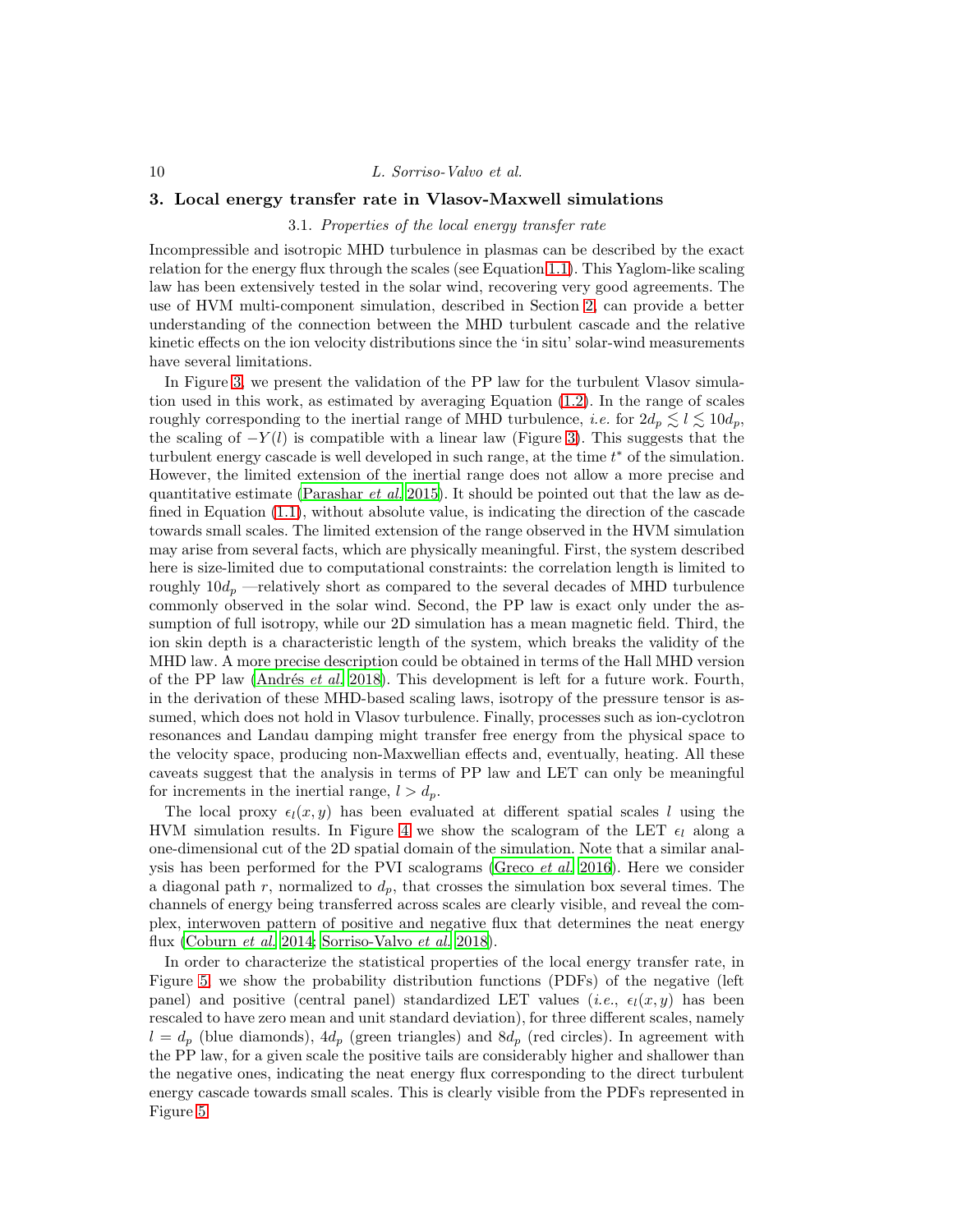

Figure 3. (Color online) The Yaglom law validation for turbulent Vlasov simulation (red markers and dashed line). The averaged scaling  $Y = (Y^+ + Y^-)/2$  is shown. The black dotted line represents an example of linear scaling, and is shown for reference only.

<span id="page-10-0"></span>

<span id="page-10-1"></span>FIGURE 4. (Color online) The scalogram of LET  $\epsilon_l$ , plotted as color map at different scales  $l/d_p$ , estimated at different positions  $r/d_p$  along a one-dimensional cut of the simulation domain. The alternate positive and negative energy transfer regions are evident.

Both the positive and negative PDFs behave roughly as stretched exponential functions  $\sim \exp(-b\epsilon_l^c)$ , where c is the parameter that controls the shape of the distribution tails. In particular,  $c = 2$  indicates a Gaussian tail,  $c = 1$  an exponential tail, and for  $c \to 0$  the tail approaches a power-law. The curvature parameter c, obtained from the fit at each scale, is shown in the right panel of Figure [5.](#page-11-0) Starting from the exponential value  $c \sim 1$  at large scales (say for  $l \gtrsim 10d_p$ ), its value decreases with the scales, indicating the formation of highly localized small-scale structures, typical of intermittency. The two tails of the PDFs have different scaling, so that the positive tail has a more evident, faster decay than the negative tail. Such difference quantitatively confirms the imbalance already observed through the PDF shape. In the range corresponding to the MHD inertial range, the scaling of  $c$  for the positive tail is well described by a power-law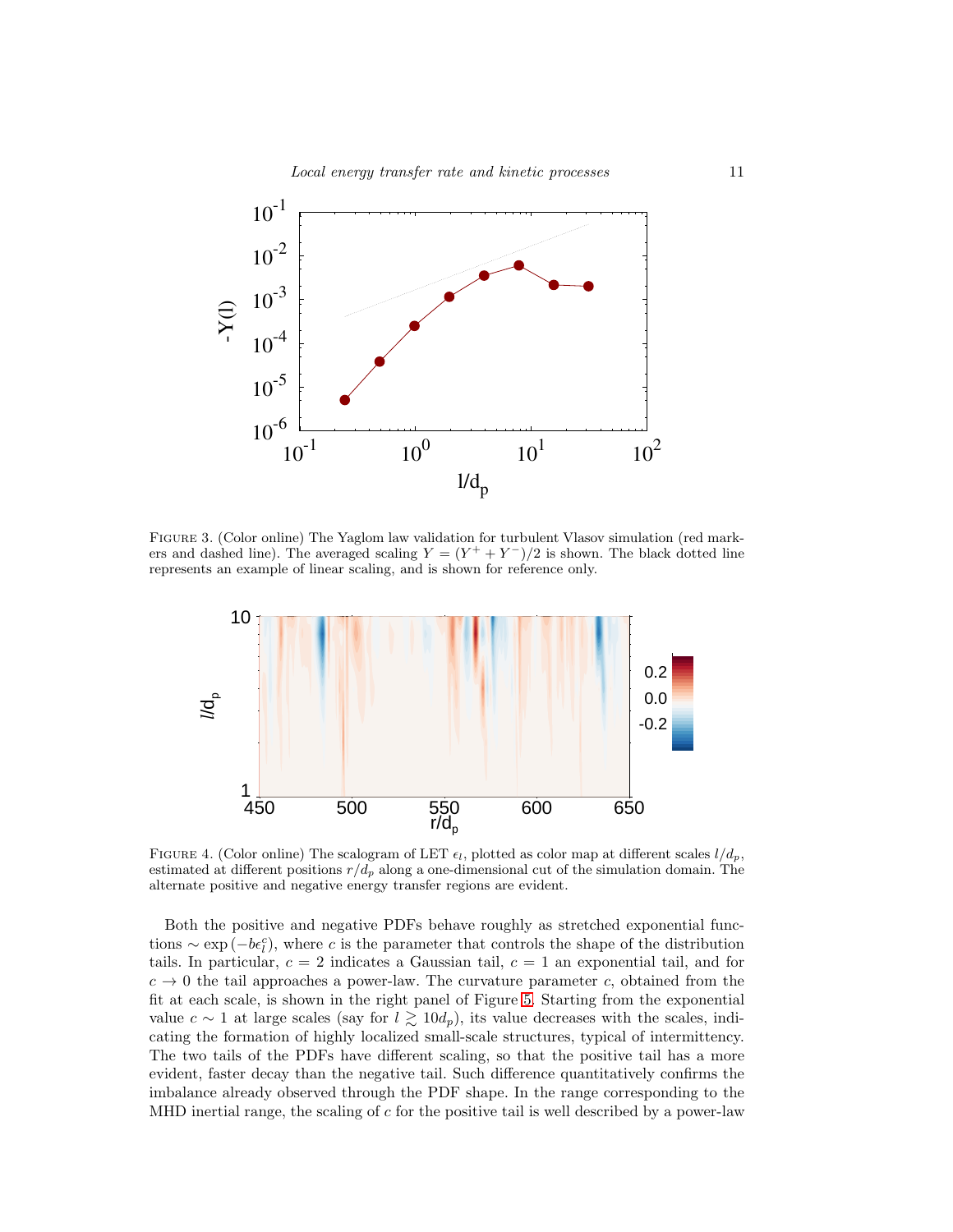

<span id="page-11-0"></span>Figure 5. (Color online) In the left panel, the probability distribution functions (PDFs) of the standardized, negative  $\epsilon_l(x, y)$  are shown for three different scales, namely  $l = d_p$  (blue diamonds),  $4d_p$  (green triangles) and  $8d_p$  (red circles), using logarithmic axes. In the central panel, the PDFs of positive  $\epsilon_l(x, y)$  are shown for the same scales, with the same symbols. In both panels, the different lines are the stretched exponential fits, obtained through a standard least- $\chi^2$  procedure. The right panel shows the scaling properties of the curvature parameter  $c(l)$ , for the positive (violet squares) and negative (orange circles) tails of the PDFs. The inertial range power-law fits are also indicated as dashed lines, the scaling exponents being respectively  $\gamma_+ = 0.92$  and  $\gamma_- = 0.37$ .

 $c_{\pm}^{\gamma}$ , with exponent  $\gamma_+ \sim 0.92 \pm 0.06$ . For the negative tail, the scaling is less evident, but can be considered compatible with a power law with exponent  $\gamma_-\sim 0.37\pm 0.13$ . This confirms that the numerical simulation has reached a stage of fully developed turbulence, with a strongly intermittent energy cascade, whose characteristics are well captured by the LET. Note that a similar behavior has been recently observed in solar wind measure-ments [\(Sorriso-Valvo](#page-20-12) *et al.* [2018\)](#page-20-12). At smaller scales, for  $l \lesssim d_p$ , the parameter seems to reach a limiting value for both the positive and negative tails, indicating the saturation of intermittency. In this short range of scales, the positive tail of the PDF is described by  $c \sim 0.1$ , closer to power-law decay. The negative tail converges towards a slightly larger value  $c \sim 0.3$ , indicating a faster than power-law decay, and confirming once more the quantitative difference between positive and negative energy transfer rate.

## 3.2. Conditioned analysis of kinetic quantities

After establishing the statistical properties of the LET in our hybrid simulation, we have performed the conditioned average analysis proposed by [Osman](#page-18-11) *et al.* [\(2012](#page-18-11)), and recently performed using the LET [\(Sorriso-Valvo](#page-20-12) *et al.* [2018\)](#page-20-12). The conditioned analysis is designed to highlight the existence of robust features in the data that might be hidden by the turbulent fluctuations. To this goal, we have selected different values of threshold  $\theta_{d_p}$  of the LET  $\epsilon_{d_p}$ , estimated at the bottom of the inertial range  $l \simeq 2d_p$ , to identify locations associated with large energy flux at the end of the fluid-like nonlinear turbulent cascade. Then, for each threshold, some of the variables described in Section [2](#page-3-1) have been averaged only in those locations where the LET overcomes the threshold:  $\epsilon_{d_p} \geq \theta_{d_p}$  for positive thresholds (cascade towards smaller scales), and  $\epsilon_{d_p} \leq \theta_{d_p}$  for negative thresholds (cascade towards higher scales). This gives the conditioned averaged values, for example  $\langle T_p | \theta_{d_p} \rangle$  in the case of the proton temperature.

Through the above procedure, the turbulent fluctuations are all averaged to their mean value, except where systematic variations are present. The same procedure is repeated using all the points located at a given distances  $\delta$  from the location of large LET, and for different values of  $\delta$ . This provides the average profile of the physical quantities in the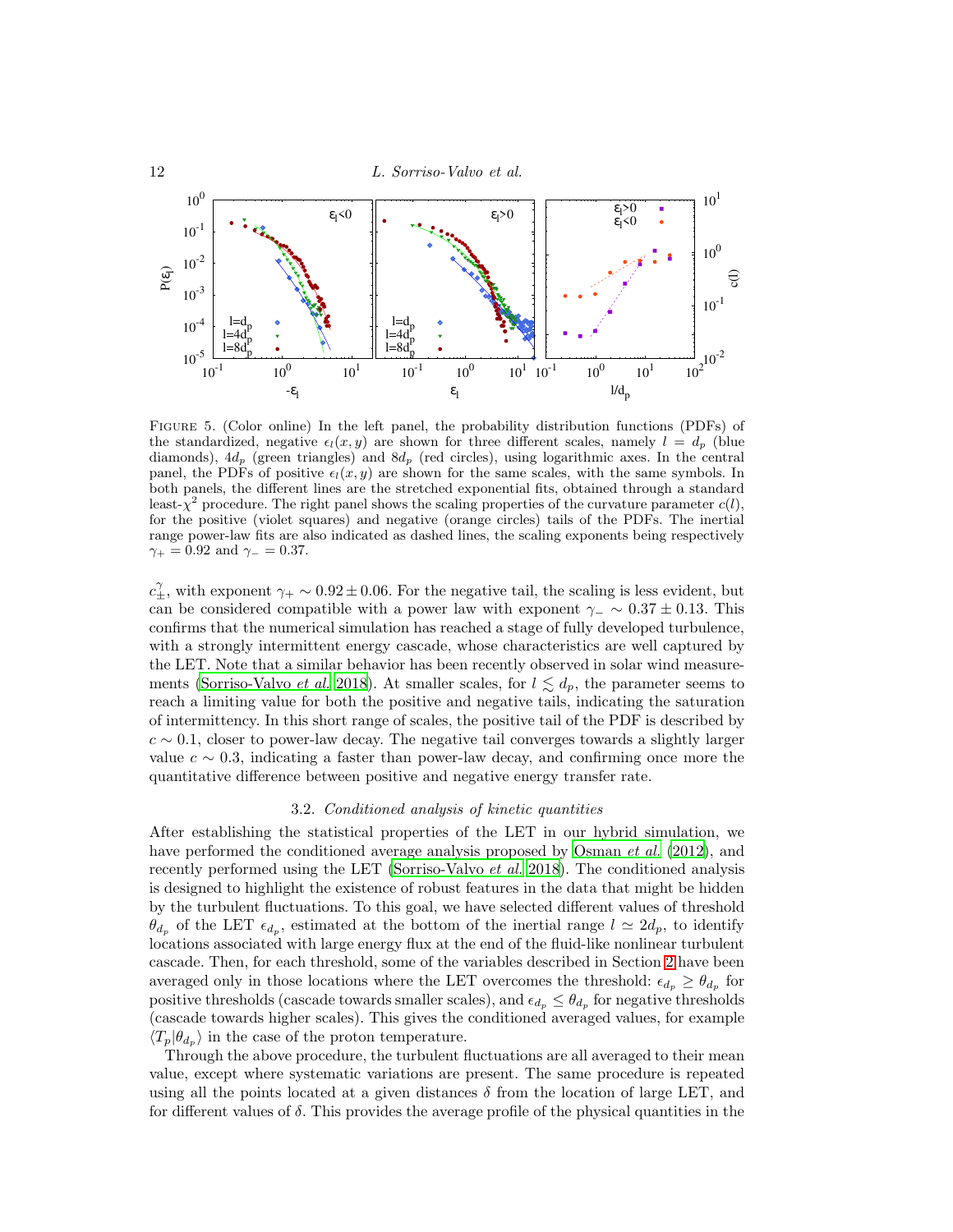

<span id="page-12-0"></span>FIGURE 6. (Color online) Conditioned averaged quantities as a function of the distance from the peak of the LET, estimated at the scale  $l \approx 2d_p$ , for four positive and four negative LET threshold values  $\theta_{d_p}$  (coded in different line colors, as indicated at the bottom of the Figure). Each panel refers to one of the physical quantities (see Section [2,](#page-3-1) given in the legend located at the bottom of the panel). All curves have been vertically shifted for clarity, and are thus presented in arbitrary units. In each panel, the curves for larger positive thresholds (full lines) are those shown at upper positions, and the larger negative thresholds (dashed lines) are shown at lower positions. The dotted horizontal line has the sole purpose of separating the curves relative to positive (above the line) and negative (below the line) thresholds.

vicinity of the bursts of energy flux, as a function of the distance from the LET burst. By repeating the same analysis using different thresholds, it is then possible to determine the role of the energy flux in the robust modification of the physical quantities.

The 12 panels of Figure [6](#page-12-0) show the conditioned average profiles obtained using the HVM simulation results, for some of the physical quantities described in Section [2](#page-3-1) and indicated in each panel. The average has been computed up to a distance  $\delta = 12d_p$  from the LET peaks. For each panel, the different line styles refer to the different threshold values, as listed at the bottom of the figure. All curves have been vertically shifted for clarity, and are therefore given in arbitrary units. The dotted horizontal line has the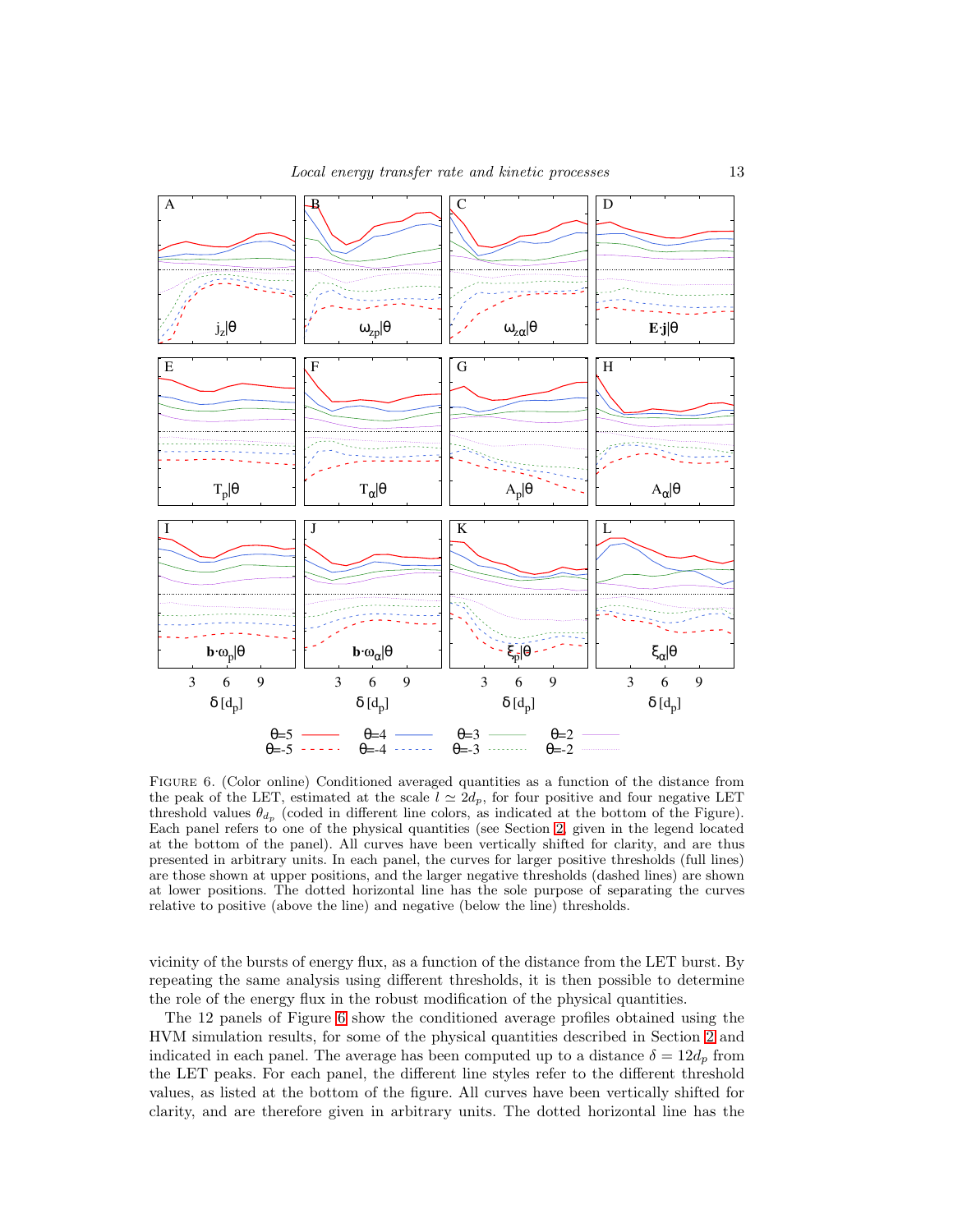only purpose of separating the positive from the negative threshold values. The figure shows that most of the variables have a clear enhancement at  $\delta = 0$  in the positive LET peak cases, which is more evident for larger threshold values. At the same time, in most cases the negative LET peaks are associated with a reduction of the conditioned average, again more evident for larger negative thresholds. This observation generally suggests that kinetic processes are more effective within a few  $d_p$  from the intermittent structures, or more precisely from the locations where the fluid-scale turbulent cascade has produced a larger flux of energy.

A more detailed look at the individual panels of Figure [6](#page-12-0) can provide information that may help uncovering the kinetic processes occurring in the simulation. Panel A shows that the off-plane current  $j_z$  is not well co-located with the positive LET structures, as the conditioned average profiles show a weak peak near  $\delta \simeq 3d_p$ . On the contrary, regions of strong negative LET are associated to smaller current, as evident from the bottom part of panel A. This could arise from the fact that negative LET structures are associated with regions where the turbulent production of small scales is locally inhibited, indicating possible equilibrium-like patterns, that results from a process of suppression of nonlinearity [\(Servidio](#page-19-21) et al. [2008\)](#page-19-21).

In panels B and C, the average proton and  $\alpha$  particle vorticity peak at large positive LET locations, and, as for the current, is minimal for large negative LET. The important correlation between vorticity structures and kinetic features has been already observed in particle-in-cell simulations [\(Parashar & Matthaeus 2016\)](#page-18-19).

Panel D shows that the exchange of energy between particles and fields, represented here through the quantity  $\mathbf{E} \cdot \mathbf{j}$ , is weakly enhanced near the LET positive peaks, but is relatively unaffected by the presence of negative LET peaks. This is in good agreement with previous works, where it has been shown that locally the cascade produces narrow heating and dissipation patterns [\(Karimabadi](#page-17-20) *et al.* [2013](#page-17-20)).

Panels E and F display enhanced temperature near the positive LET peaks for both species, which extends up  $\delta \sim 2-3d_p$  from the peaks. For the  $\alpha$  particles, there is indication of colder temperature near the large negative LET points, which highlights the possible presence of a differential heating processes of the two species [\(Kasper](#page-17-5) et al. [2008;](#page-17-5) [Maruca](#page-18-22) et al. [2012\)](#page-18-22).

Panels G and H show the conditioned profiles of the temperature anisotropy  $A_s$ . In panel G, the proton temperature anisotropy is only weakly affected by large positive energy transfer, while a general anisotropy increase can be observed in correspondence with large negative LET. On the contrary, as can be seen in panel H, the  $\alpha$  particle temperature anisotropy increases (decrease) near the large positive (negative) LET structures. In this case, the LET dependence is similar for the temperature anisotropy and for the total temperature. This suggests that the presence of large turbulent energy transfer increases predominantly the perpendicular temperature, indicating for example the possible role of ion-cyclotron or mirror instabilities [\(Matteini](#page-18-12) et al. [2013\)](#page-18-12).

Panels I and J show that the quantity  $\mathbf{b} \cdot \omega_s$  has similar conditioned averages as  $\omega_{zs}$ , for both protons and  $\alpha$  particles.

Finally, panels K and L show that the parameter  $\xi_s$ , quantifying the general deviation from Maxwellian VDF, is clearly larger at both positive and negative LET structures, and for both ion species. This last observation confirms that the kinetic processes resulting in modification of the ion VDFs are predominantly seen in the proximity of the locations with enhanced turbulent energy flux, where free energy is available for small-scale processes to occur. Additionally, it suggests that regions characterized by absent or reduced direct energy transfer towards small scales (large negative LET) are also characterized by the presence of robustly non-Maxwellian VDF. Whether this indicates that kinetic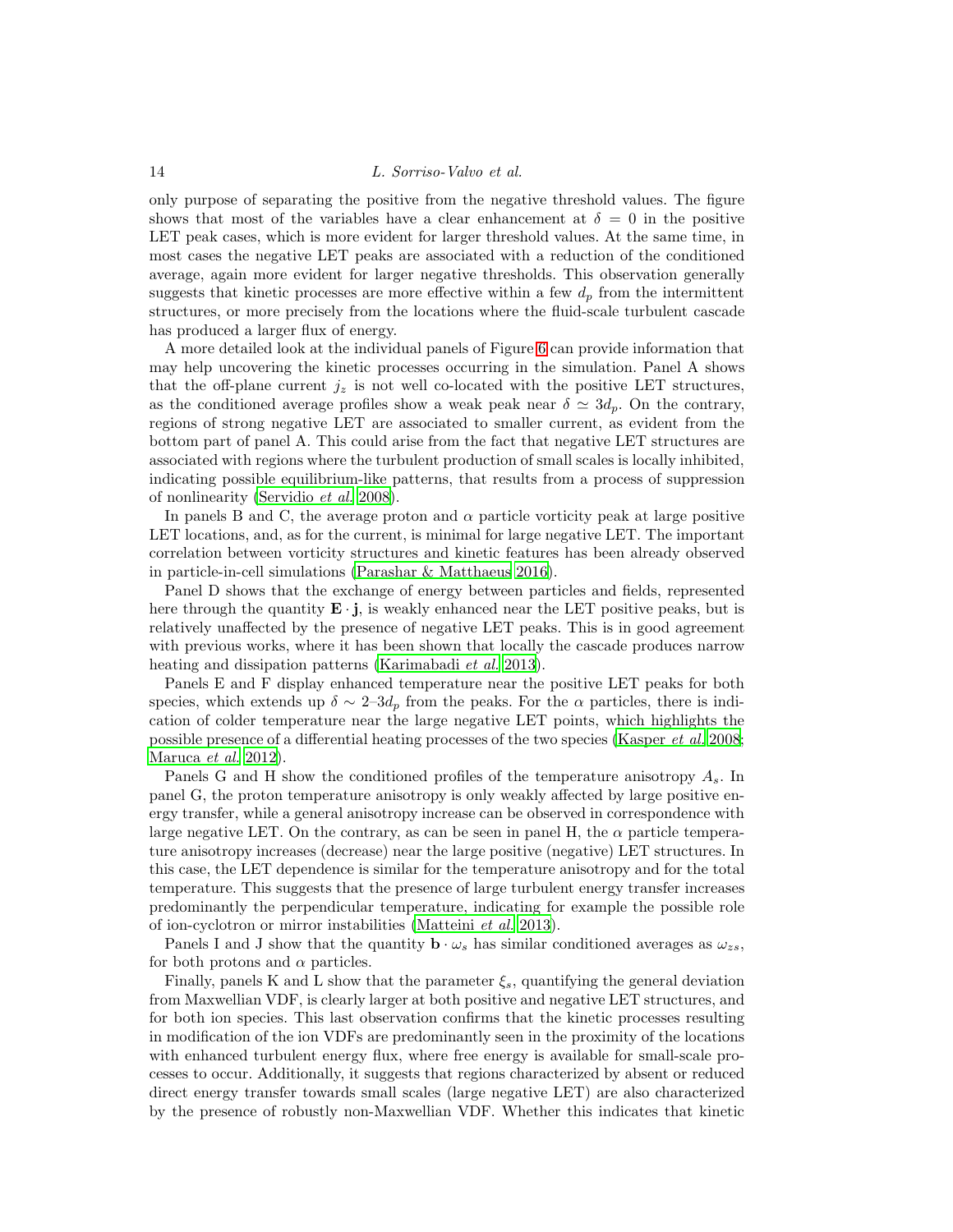effect may provide feedback to the larger scales through some form of inverse cascade remains an open question that deserves further analysis.

It is interesting but not surprising to note that, for most of the physical quantities studied here, the observed peaks extend to approximately  $2-3d_p$  around the LET structures. This indicates that the effects of the kinetic features are typically smeared out within such range.

# <span id="page-14-0"></span>4. Conclusions

Exploring the details of the cross-scale connections between the MHD turbulent energy cascade and the small-scale kinetic processes is an important key to understand the role of dissipation mechanisms in collisionless plasmas [\(Schwartz](#page-19-0) et al. [2011](#page-19-0); [Alexandrova](#page-16-1) et al. [2013;](#page-16-1) [Chen 2016](#page-16-12)). Numerical simulations can provide important insight on general processes, in particular when experimental systems and observations are not easily controlled.

In this article, we have presented the analysis of one snapshot in the quasi-steady state turbulence of a two-dimensional Hybrid Vlasov-Maxwell numerical simulation (HVM), with the inclusion of  $\alpha$  particles. The range of scales that have been investigated includes both the fluid range, where MHD turbulence transfers energy across scales, and the subion range, where kinetic effects dominate the dynamics. This multi-scale investigation allows to explore the role of the turbulent energy that reaches the typical ion scales in the form of highly localized structures and the kinetic processes occurring at small scales. The former is represented by means of a proxy of the Local Energy Transfer rate (LET), whose heuristic definition is based on the linear scaling laws of the mixed thirdorder moment of the MHD fluctuations. The latter are described here through several quantities that can be related to kinetic processes, as for example the ion temperature and its anisotropy with respect to the magnetic field direction, or an index of deviation from Maxwellian particle velocity distribution.

We have initially described the correlations between such kinetic quantities, first by visually comparing their maps, then by looking at some examples of joint probability distributions of such quantities pairs, and finally by estimating the nonlinear correlation coefficients between all the pairs. Several diagnostics show significant correlation. For example, the ion vorticity and the associated temperature show moderate correlation for both species, confirming previous observations that the temperature is enhanced in correspondence of vorticity structures [\(Servidio](#page-19-8) et al. [2015](#page-19-8); [Franci](#page-17-15) et al. [2016;](#page-17-15) [Valentini](#page-20-8) et al. [2016;](#page-20-8) [Parashar & Matthaeus 2016\)](#page-18-19). The deviation from Maxwellian [\(Servidio](#page-19-9) et al. [2012;](#page-19-9) [Valentini](#page-20-8) et al. [2016\)](#page-20-8) is also very well correlated with the pressure tensor anisotropy, revealing its relevant contribution in determining such deviation.

We have then analyzed the statistical properties of the energy transfer rate in HVM turbulence. The domain-averaged third-order moment suggests that the turbulent cascade might be fully developed in the range approximately between  $\sim 2d_p$  and  $\sim 10d_p$ , where the measured energy flux is compatible with linear scaling. A direct cascade of energy is present (the negative sign of the third-order moment  $Y$ ), in agreement with the expectations for turbulence in the MHD inertial range of scales. However, looking at the space-scale distribution of the local contributions to such scaling law, it is clear that both positive and negative energy fluxes exist, and are in comparable quantity, all across the simulation domain, the negative sign being the global balance between those.

The scaling properties of the LET were modeled in terms of stretched exponential distributions, which provided a satisfactory description of the PDFs at all scales. The imbalance between positive and negative values of  $\epsilon$  are well described by the asymmetry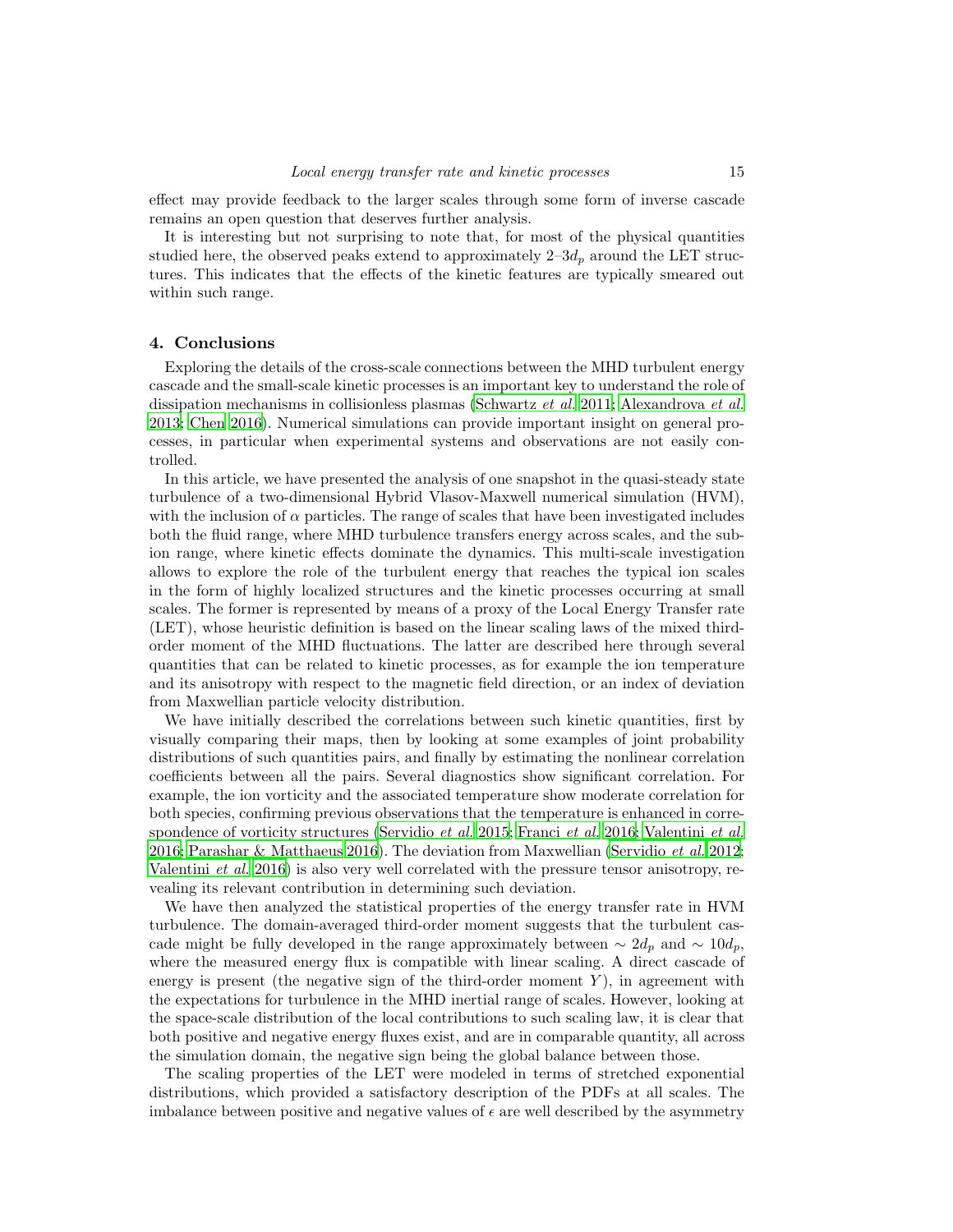of their distributions. Moreover, the shape parameter of the fitted distributions shows power-law scaling in the inertial range, in agreement with previous observations of solar wind turbulence [\(Sorriso-Valvo](#page-20-12) *et al.* [2018](#page-20-12)) and confirming the reliability of the proxy for the description of the turbulence properties.

Finally, we have explored the presence of correlations between the LET and the quantities described before. To this aim, we have calculated the conditionally averaged profile of each of those quantity, around the locations where the LET exceeds some given thresholds [\(Osman](#page-18-11) et al. [2012;](#page-18-11) [Sorriso-Valvo](#page-20-12) et al. [2018\)](#page-20-12). This analysis may provide more detailed information that can help understand which kinetic processes are responsible for the removal (or transformation) of the turbulent energy from the system. These profiles shows that most of the physical quantities related to "dissipative" or kinetic processes are enhanced near regions of large positive LET, indicating a large flux of energy towards small scales. Conversely, these are often reduced near strong negative LET, likely associated to energy being transferred towards large scales, and thus indicating less availability of energy in the kinetic range.

Our results suggest, for example, that peaks of turbulent energy transfer are associated with enhanced temperature. More in particular, the perpendicular temperature increases near the high LET locations, indicating the possible role of ion-cyclotron or mirror in-stabilities [\(Matteini](#page-18-12) *et al.* [2013\)](#page-18-12). The typical size of the region where the enhancement is observed is, for most quantities, of the order of  $2-3d_p$ , while at larger distance their persistent fluctuations are averaged out. It is also clear from the analysis that the vor-ticity is a better tracer of energy availability than the current density [\(Servidio](#page-19-8) et al. [2015;](#page-19-8) [Franci](#page-17-15) et al. [2016;](#page-17-15) [Parashar & Matthaeus 2016;](#page-18-19) [Valentini](#page-20-8) et al. [2016\)](#page-20-8), and that correlations are more evident for the  $\alpha$  particles than for protons [\(Valentini](#page-20-8) *et al.* [2016\)](#page-20-8). Finally, deviations from Maxwellian VDF are evident for both positive and negative peaks of LET, an interesting feature that deserves further analysis.

The study of the local properties of the turbulent cascade can be a valuable tool for the exploration of the kinetic range processes in space plasmas. The validation of its use in numerical simulations provided in this work suggests its possible use with the recently available high-quality plasma measurements in the solar wind and in the magnetosphere, provided by the Multiscale Magnetospheric mission MMS [\(Burch](#page-16-16) et al. [2016a\)](#page-16-16). Extension to more complete descriptions of the energy transfer rate could be also used, allowing, for example, to examine the actual role played by compressive effects [\(Carbone 2009;](#page-16-17) Andrés et al. [2018\)](#page-16-14).

# Acknowledgements

This work has been partly supported by the Agenzia Spaziale Italiana under the Contract No. ASI-INAF 2015-039-R.O "Missione M4 di ESA: Partecipazione Italiana alla fase di assessment della missione THOR" and by the International Space Science Institute (ISSI) in the framework of International Team 504 entitled "Current Sheets, Turbulence, Structures and Particle Acceleration in the Heliosphere". L.S.-V., D.P., S.S. and I.Z. acknowledge support from the Faculty of the European Space Astronomy Centre (ESAC). Numerical simulations here discussed have been run on the Newton parallel machine at the University of Calabria (Italy).

# REFERENCES

<span id="page-15-0"></span>Alexandrova, O., Carbone, V., Veltri, P. & Sorriso-Valvo, L. 2008 Small-scale energy cascade of the solar wind turbulence. *The Astrophysical Journal* 674, 1153.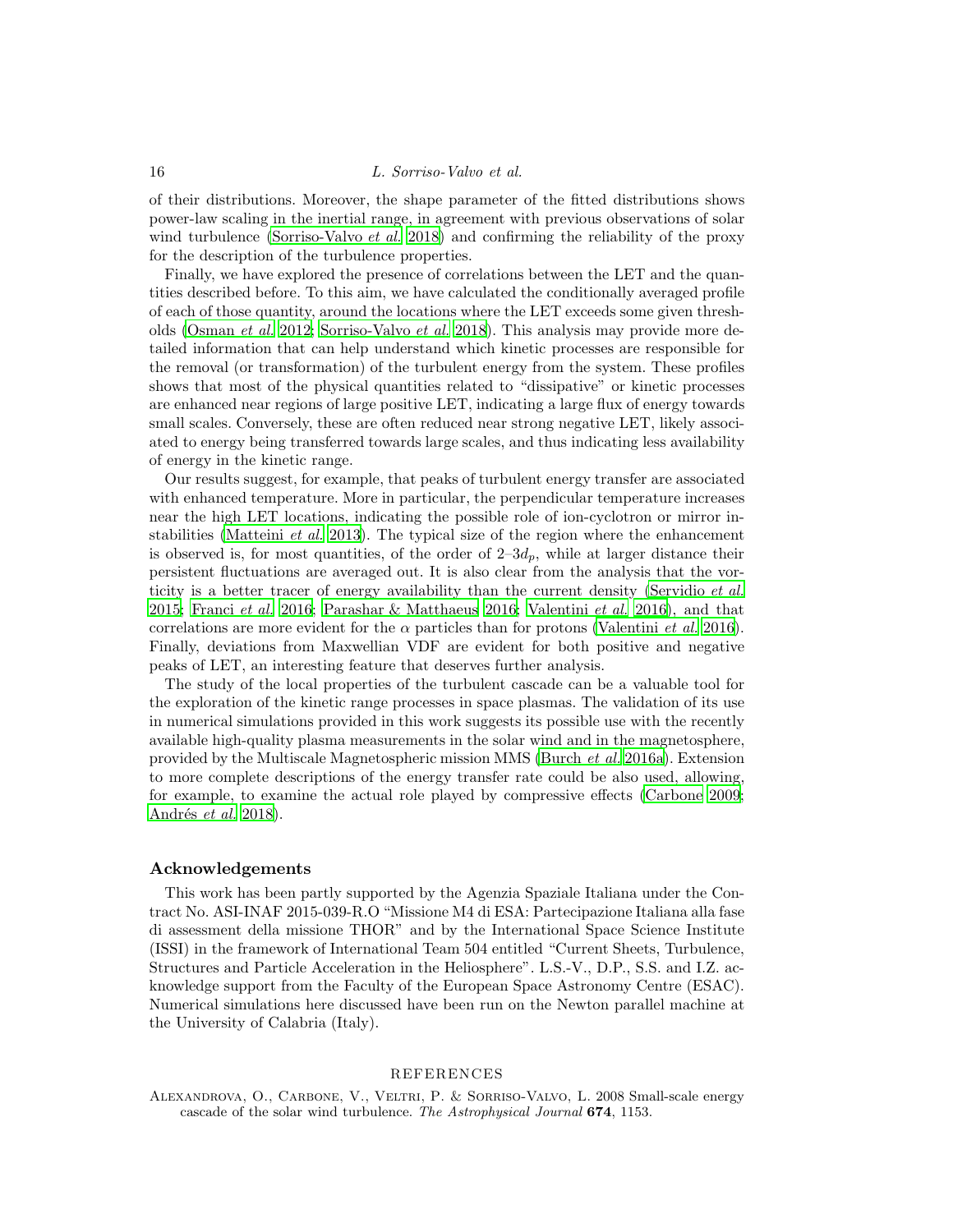- <span id="page-16-1"></span>Alexandrova, O., Chen, C.H.K., Sorriso-Valvo, L., Horbury, T.S. & Bale, S.D. 2013 Solar wind turbulence and the role of ion instabilities. *Space Science Reviews* 178, 101.
- <span id="page-16-14"></span>ANDRÉS, N., GALTIER, S., SAHRAOUI, F. 2018 Exact law for homogeneous compressible Hall magnetohydrodynamics turbulence. *Physical Review E* 97, 013204.
- <span id="page-16-13"></span>ANDRÉS, N. & SAHRAOUI, F. 2017 Alternative derivation of exact law for compressible and isothermal magnetohydrodynamics turbulence. *Physical Review E* 96, 053205.
- <span id="page-16-5"></span>Araneda, J.A., Maneva, Y. & Marsch, E. 2009 Preferential Heating and Acceleration of alpha Particles by Alfven-Cyclotron Waves. *Physical Review Letters* 102, 175001.
- <span id="page-16-15"></span>AUNAI, N., HESSE, M. & KUZNETSOVA, M. 2013 Electron nongyrotropy in the context of collisionless magnetic reconnection. *Physics of Plasmas* 20, 092903.
- <span id="page-16-11"></span>BREUILLARD, H., YORDANOVA, E., VAIVADS, A. & ALEXANDROVA, O. 2016 The effects of kinetic instabilities on small-scale turbulence in Earth's magnetosheath. *The Astrophysical Journal* 829, 54.
- <span id="page-16-7"></span>Bruno, R., Bavassano, B., Pietropaolo, E., Carbone, V., & Veltri, P. 1999 Effects of intermittency on interplanetary velocity and magnetic field fluctuations anisotropy. *Geophysical Research Letters* 26, 3185–3188.
- <span id="page-16-0"></span>Bruno, R. & Carbone, V. 2013 The solar wind as a turbulence laboratory. *Living Reviews in Solar Physics* 10, 1.
- <span id="page-16-16"></span>Burch, J.L., Moore, T.E., Torbert, R.B., Giles, B.L. 2016 Magnetospheric Multiscale Overview and Science Objectives. *Space Sci. Rev.* 199, 5.
- <span id="page-16-10"></span>Burch, J.L., Torbert, R.B., Phan, T.D., Chen, L.-J., Moore, T.E., Ergun, R.E., Eastwood, J.P., Gershman, D.J., Cassak, P.A., Argall, M.R., Wang, S., Hesse, M., Pollock, C.J., Giles, B.L., Nakamura, R., Mauk, B.H., Fuselier, S.A., Russell, C.T., Strangeway, R.J., Drake, J.F., Shay, M.A., Khotyaintsev, Yu.V., Lindqvist, P.-A., Marklund, G., Wilder, F.D., Young, D.T., Torkar, K., Goldstein, J., Dorelli, J.C., Avanov, L.A., Oka, M., Baker, D.N., Jaynes, A.N., Goodrich, K.A., Cohen, I.J., Turner, D.L., Fennell, J.F., Blake, J.B., Clemmons, J., Goldman, M., Newman, D., Petrinec, S.M., Trattner, K.J., Lavraud, B., Reiff, P.H., Baumjohann, W., Magnes, W., Steller, M., Lewis, W., Saito, Y., COFFEY, V. & CHANDLER, M. 2016 Electron-scale measurements of magnetic reconnection in space. *Science* 352, 6290.
- <span id="page-16-6"></span>Burlaga, L. F. 1991 Intermittent turbulence in the solar wind. *Journal of Geophysical Research* 96, 5847.
- <span id="page-16-8"></span>CHASAPIS, A., RETINÒ, A., SAHRAOUI, F., VAIVADS, A., KHOTYAINTSEV, YU.V., SUNDKVIST, D., Greco, A., Sorriso-Valvo, L. & Canu, P. 2015 Thin current sheets and associated electron heating in turbulent space plasma. The Astrophysical Journal Letters 804, L1.
- <span id="page-16-2"></span>Camporeale, E. & Burgess, D. 2011 The dissipation of solar wind turbulent fluctuations at electron scales. *The Astrophysical Journal* 730, 114.
- <span id="page-16-17"></span>Carbone V., Marino, R., Sorriso-Valvo, L., Noullez, A., & Bruno, R. 2009 Scaling laws of turbulence and heating of fast solar wind: the role of density fluctuations. *Physical Review Letters* 103 115001.
- <span id="page-16-3"></span>CERRI, S.S., CALIFANO, F., JENKO, F., TOLD, D., & RINCON, F. 2016 Subproton-scale cascades in solar wind turbulence: driven hybrid-kinetic simulations. *The Astrophysical Journal Letters* 822, L12.
- <span id="page-16-4"></span>Cerri, S.S., Servidio, S., & Califano, F. 2017 Kinetic cascade in solar-wind turbulence: 3D3V hybrid-kinetic simulations with electron inertia. *The Astrophysical Journal Letters* 846, L18.
- <span id="page-16-9"></span>CHASAPIS, A., MATTHAEUS, W.H., PARASHAR, T.N., LECONTEL, O, RETINÒ, A., BREUILlard, H., Khotyaintsev, Yu.V., Vaivads, A., Lavraud, B., Eriksson, E., Moore, T.E., Burch, J.L., Torbert, R.B., Lindqvist, P.-A., Ergun, R.E., Marklund, G., Goodrich, K.A., Wilder, F.D., Chutter, M., Needell, J., Rau, D., Dors, I., Russell, C.T., Le, G., Magnes, W., Strangeway, R.J., Bromund, K.R., Leinweber, H.K., Plaschke, F., Fischer, D., Anderson, B.J., Pollock, C.J., Giles, B.L., Paterson, W.R., Dorelli, J., Gershman, D.J., Avanov, L. & Saito Y. 2017 Electron heating at kinetic scales in magnetosheath turbulence. The Astrophysical Journal 836, 247.
- <span id="page-16-12"></span>Chen, C.H.C. 2016 Recent progress in astrophysical plasma turbulence from solar wind observations. *Journal of Plasma Physics* 82, 535820602.

Chen, C.H.C., Matteini, L., Schekochihin, A.A., Stevens, M.L., Salem, C.S., Maruca,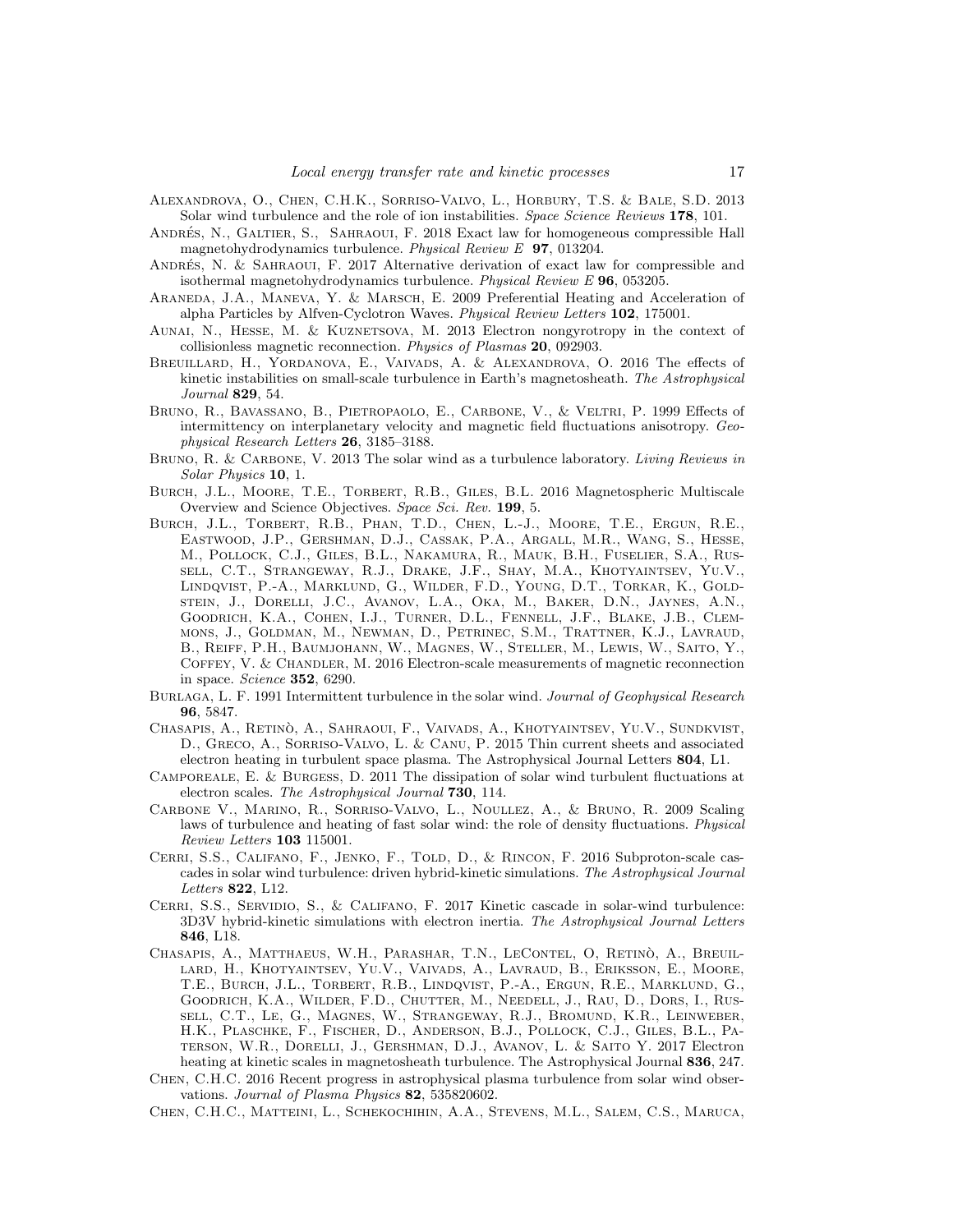B.A., Kunz, M.W. & Bale, S.D. 2016 Multi-species measurements of the firehose and mirror instability thresholds in the solar wind. *The Astrophysical Journal Letters* 825, L26.

<span id="page-17-19"></span>Coburn, J.T., Smith, C.W., Vasquez, B.J., Forman, M.A., & Stawarz, J.E. 2014 Variable cascade dynamics and intermittency in the solar wind at 1 AU. *The Astrophysical Journal* 786, 52.

- <span id="page-17-16"></span>Del Sarto, D., Pegoraro, F. & Califano, F. 2016 Pressure anisotropy and small spatial scales induced by velocity shear. *Physical Review E* 93, 053203.
- <span id="page-17-10"></span>Farge, M. 1992 Wavelet transfroms and their applications to turbulence. *Annual Review of Fluid Mechanics* 24, 395.
- <span id="page-17-0"></span>FRANCI, L., VERDINI, A., MATTEINI, L., LANDI, S. & HELLINGER, P. 2015 Solar wind turbulence from MHD to sub-ion scales: high resolution hybrid simulations. *The Astrophysical Journal Letters* 804, L39.
- <span id="page-17-15"></span>Franci, L., Hellinger, P., Matteini, L., Verdini, A. & Landi, S. 2016 in *SOLAR WIND 14, Proc. Fourteenth Int. Solar Wind Conf. 1720*, ed. L. Wang et al. (New York: AIP) 040003
- <span id="page-17-2"></span>Franci, L., Landi, S., Verdini, A., Matteini, L., & Hellinger, P. 2018 Solar wind turbulent cascade from MHD to sub-ion scales: large-size 3D hybrid particle-in-cell simulations. *The Astrophysical Journal* 853, 26.
- <span id="page-17-6"></span>Frisch, U.P. 1995 *Turbulence: the legacy of A.N. Kolmogorov*, (Cambridge Univ. Press).
- <span id="page-17-11"></span>Greco, A., Chuychai, P., Matthaeus, W.H., Servidio, S. & Dimitruk, P. 2008 Intermittent MHD structures and classical discontinuities. *Geophysical Research Letters* 35, L19111.
- <span id="page-17-7"></span>GRECO, A. & PERRI, S. 2014 Identification of high shear and compressive discontinuities in the inner heliosphere. *The Astrophysical Journal* 784, 163.
- <span id="page-17-18"></span>Greco, A., Perri, S., Servidio, S., Yordanova, E., & Veltri, P. 2016 The Complex Structure of Magnetic Field Discontinuities in the Turbulent Solar Wind. *The Astrophysical Journal Letters* 823, L39.
- <span id="page-17-3"></span>Greco, A., Valentini, F., Servidio, S. & Matthaeus, W.H. 2012 Inhomogeneous kinetic effects related to intermittent magnetic discontinuities. *Physics Review E* 86, 066405.
- <span id="page-17-1"></span>Groselj, D., Cerri, S.S., Navarro, A.B., Willmott, C., Told, D., Loureiro, N.F., Califano, F., & Jenko, F. 2017 Fully Kinetic versus Reduced-kinetic Modeling of Collisionless Plasma Turbulence. *The Astrophysical Journal* 847, 28.
- <span id="page-17-4"></span>Haggerty, C. C., Parashar, T. N., Matthaeus, W. H., Shay, M. A., Yang, Y., Wan, M., WU, P., & SERVIDIO, S. 2017 Exploring the statistics of magnetic reconnection X-points in kinetic particle-in-cell turbulence. *Physics of Plasmas* 24, 102308.
- <span id="page-17-12"></span>Howes, G. G. 2016 The Dynamical Generation of Current Sheets in Astrophysical Plasma Turbulence. *The Astrophysical Journal Letters* 827, L28.
- <span id="page-17-13"></span>HOWES, G. G., MCCUBBIN, A. J., & KLEIN, K. G. 2018 Spatially localized particle energization by Landau damping in current sheets produced by strong Alfvn wave collisions. *Journal of Plasma Physics* 84, 905840105.
- <span id="page-17-17"></span>Huba, J. 1996 The KelvinHelmholtz instability: Finite Larmor radius magnetohydrodynamics. *Geophysical Research Letters* 23, 2907.
- <span id="page-17-20"></span>Karimabadi, H., Roytershteyn, V., Wan, M., Matthaeus, W. H., Daughton, W., Wu, P., Shay, M., Loring, B., Borovsky, J., Leonardis, W., Chapman, S. C., & Nakamura, T. K. M. 2013 Coherent structures, intermittent turbulence, and dissipation in high-temperature plasmas. *Physics of Plasmas* 20, 012303.
- <span id="page-17-5"></span>Kasper, J.C., Lazarus, A.J. & Gary, S. P. 2008 Hot solar-wind helium: direct evidence for local heating by Alfvn-cyclotron dissipation. *Physical Review Letters* 101, 261103.
- <span id="page-17-9"></span>Kiyani, K.H., Chapman, S.C., Khotyaintsev, Yu.V., Dunlop, M.W. & Sahraoui, F 2009 Global scale-invariant dissipation in collisionless plasma turbulence. *Physical Review Letters* 103, 075006.
- <span id="page-17-8"></span>LION, S., ALEXANDROVA, O. & ZASLAVSKY, A. 2016 Coherent events and spectral shape at ion kinetic scales in fast solar wind turbulence. *The Astrophysical Journal* 824, 47.
- <span id="page-17-14"></span>MacBride, B.T., Forman, M.A. & Smith, C.W. 2005 In: Fleck, B., Zurbuchen, T.H., Lacoste, H. (eds.). *Solar Wind 11/SOHO 16, Connecting Sun and Heliosphere* (ESA Special Publication 592. 613)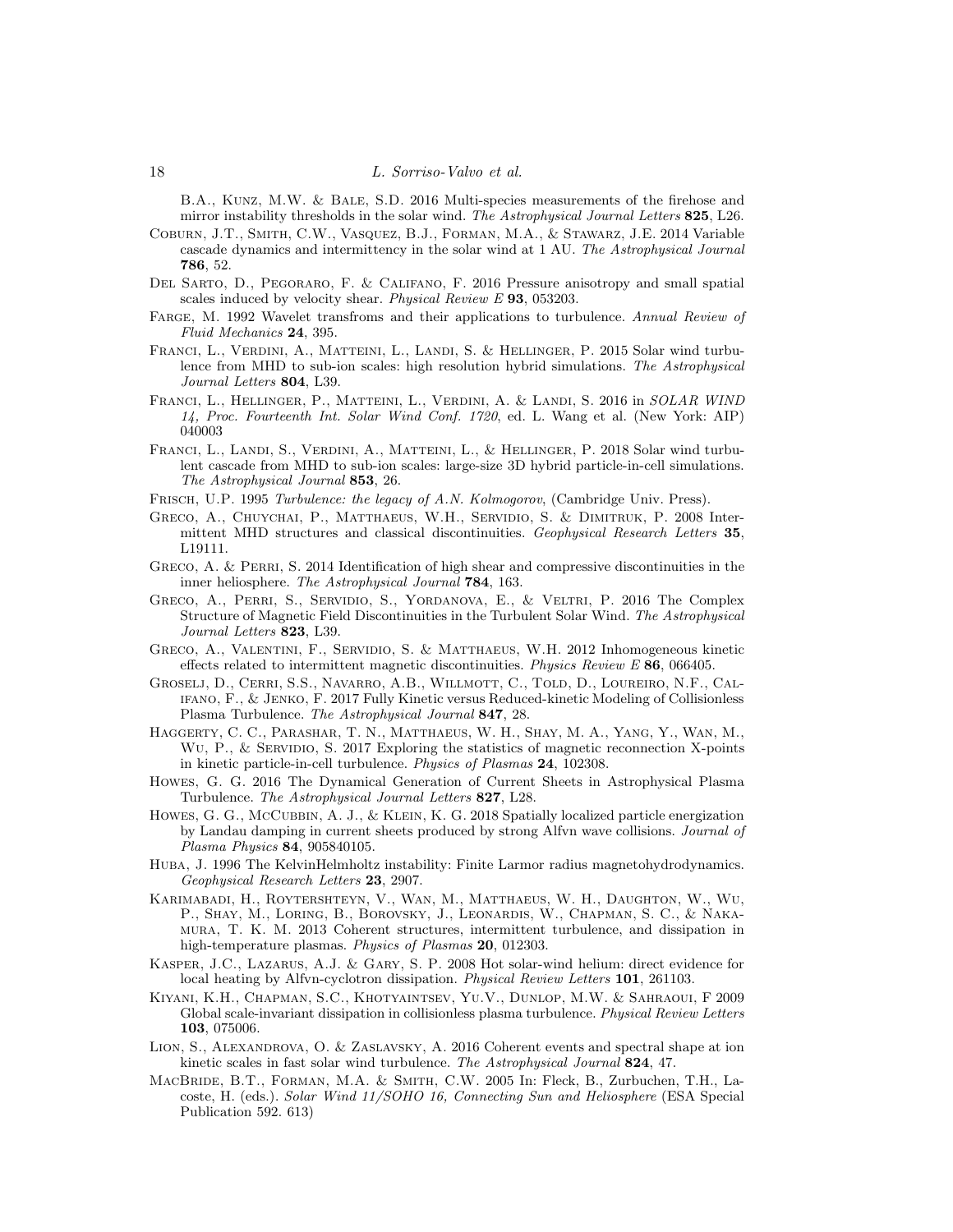- <span id="page-18-14"></span>MACBRIDE, B.T., SMITH, C.W. & FORMAN, M.A. 2008 The turbulent cascade at 1AU: energy transfer and the third-order scaling for MHD. *The Astrophysical Journal* 679, 1644.
- <span id="page-18-7"></span>Maneva, Y.G., Vinas, A.F., Moya, P.S., Wicks, R., & Poedts, S. 2015 Dissipation of parallel and oblique Alfvén-cyclotron waves — implications for heating of alpha particles in the solar wind. *The Astrophysical Journal* 814, 33.
- <span id="page-18-13"></span>Marino, R., Sorriso-Valvo, L., Carbone, V., Noullez, A., Bruno, R. & Bavassano, B. 2008 Heating the solar wind by a magnetohydrodynamic turbulent energy cascade. *The Astrophysical Journal Letters* 667, L71.
- <span id="page-18-15"></span>Marino, R., Sorriso-Valvo, L., D'Amicis, R., Carbone, V., Bruno, R. & Veltri, V. 2012 On the occurrence of the third-order scaling in high latitude solar wind. *The Astrophysical Journal* 750, 41.
- <span id="page-18-18"></span>Markovskii, S.A., Vasquez, B.J., Smith, C.W. & Hollweg, J.V. 2006 Dissipation of the perpendicular turbulent cascade in the solar wind. *The Astrophysical Journal* 639, 1177.
- <span id="page-18-16"></span>Marsch, E. & Tu, C.-Y. 1997 Intermittency, non-Gaussian statistics and fractal scaling of MHD fluctuations in the solar wind. *Nonlinear Processes in Geophysics* 4, 101.
- <span id="page-18-0"></span>Marsch, E. 2006 Kinetic physics of the solar corona and solar wind. *Living Reviews in Solar Physics* 3, 1.
- <span id="page-18-20"></span>Martin, L.N., De Vita, G., Sorriso-Valvo, L., Dimitruck, P., Nigro, G., Primavera, L., AND CARBONE, V. 2013 Cancellation properties in Hall magnetohydrodynamics with a strong guide magnetic field. *Physical Review E* 88, 063107.
- <span id="page-18-22"></span>Maruca, B.A, Kasper, J.C. & Gary, , S. P. 2012 Instability-drive limits on helium temperature anisotropy in the solar wind: observations and linear Vlasov analysis. *The Astrophysical Journal* 748, 137.
- <span id="page-18-12"></span>Matteini, L., Hellinger, P., Goldstein, B. E., Landi, S., Velli, M. & Neugebauer, M. 2013 Signatures of kinetic instabilities in the solar wind. *Journal of Geophysical Reserch: Space Physics* 118, 2771.
- <span id="page-18-10"></span>OSMAN, K.T., MATTHAEUS, W.H., GRECO, A. & SERVIDIO, S. 2011 Evidence for inhomogeneous heating in the solar wind. *The Astrophysical Journal Letters* 727, L11.
- <span id="page-18-11"></span>Osman, K.T., Matthaeus, W.H., Hnat, B. & Chapman, S.C. 2012 Kinetic signatures and Intermittent turbulence in the solar wind plasma. *Physical Review Letters* 108, 261103.
- <span id="page-18-2"></span>Parashar, T.N., Shay, M.A., Cassak, P.A. & Matthaeus, W.H. 2009 Kinetic dissipation and anisotropic heating in a turbulent collisionless plasma. *Physics of Plasmas* 16, 032310.
- <span id="page-18-21"></span>PARASHAR, T.N., MATTHAEUS, W.H., SHAY, M.A., & WAN, M. 2015 Transition from kinetic to MHD behavior in a collisionless plasma. *The Astrophysical Journal* 811, 112.
- <span id="page-18-19"></span>PARASHAR, T.N. & MATTHAEUS, W.H. 2016 Propinquity of current and vortex structures: effects on collisionless plasma heating. *The Astrophysical Journal* 832, 57.
- <span id="page-18-3"></span>PERRONE, D., VALENTINI & VELTRI, P. 2011 The role of alpha particles in the evolution of the solar-wind turbulence toward short spatial scales. *The Astrophysical Journal* 741, 43.
- <span id="page-18-4"></span>PERRONE, D., VALENTINI, F., SERVIDIO, S., DALENA, S. & VELTRI, P. 2013 Vlasov simulations of multi-ion plasma turbulence in the solar wind. *The Astrophysical Journal* 762, 99.
- <span id="page-18-5"></span>PERRONE, D., BOUROUAINE, S., VALENTINI, F., MARSCH, E. & VELTRI, P. 2014 Generation of temperature anisotropy for alpha particle velocity distributions in solar wind at 0.3 AU: Vlasov simulations and Helios observations. *Journal of Geophysical Research: Space Physics* 119, 2400.
- <span id="page-18-6"></span>PERRONE, D., VALENTINI, F., SERVIDIO, S., DALENA, S. & VELTRI, P. 2014 Analysis of intermittent heating in a multi-component turbulent plasma. *The European Physical Journal D* 68, 209.
- <span id="page-18-8"></span>Perrone, D., Alexandrova, O., Mangeney, A., Maksimovic, M., Lacombe, C., Rakoto, V., Kasper, J.C. & Jovanovic, D. 2016 Compressive coherent structures at ion scales in the slow solar wind. *The Astrophysical Journal* 826, 196
- <span id="page-18-9"></span>Perrone, D., Alexandrova, O., Roberts, O.W., Lion, S., Lacombe, C., Walsh, A., Maksimovic, M., & Zouganelis, I. 2017 Coherent structures at ion scales in fast solar wind: Cluster observations. *The Astrophysical Journal* 849, 49
- <span id="page-18-17"></span>Peyret, R. & Taylor, T.D. 1986 *Computational Methods for Fluid Flow* (New York: Springer)
- <span id="page-18-1"></span>PEZZI, O., VALENTINI, F. & VELTRI, P. 2014 Kinetic ion-acoustic solitary waves in collisional plasmas. *The European Physycal Journal D* 68, 128.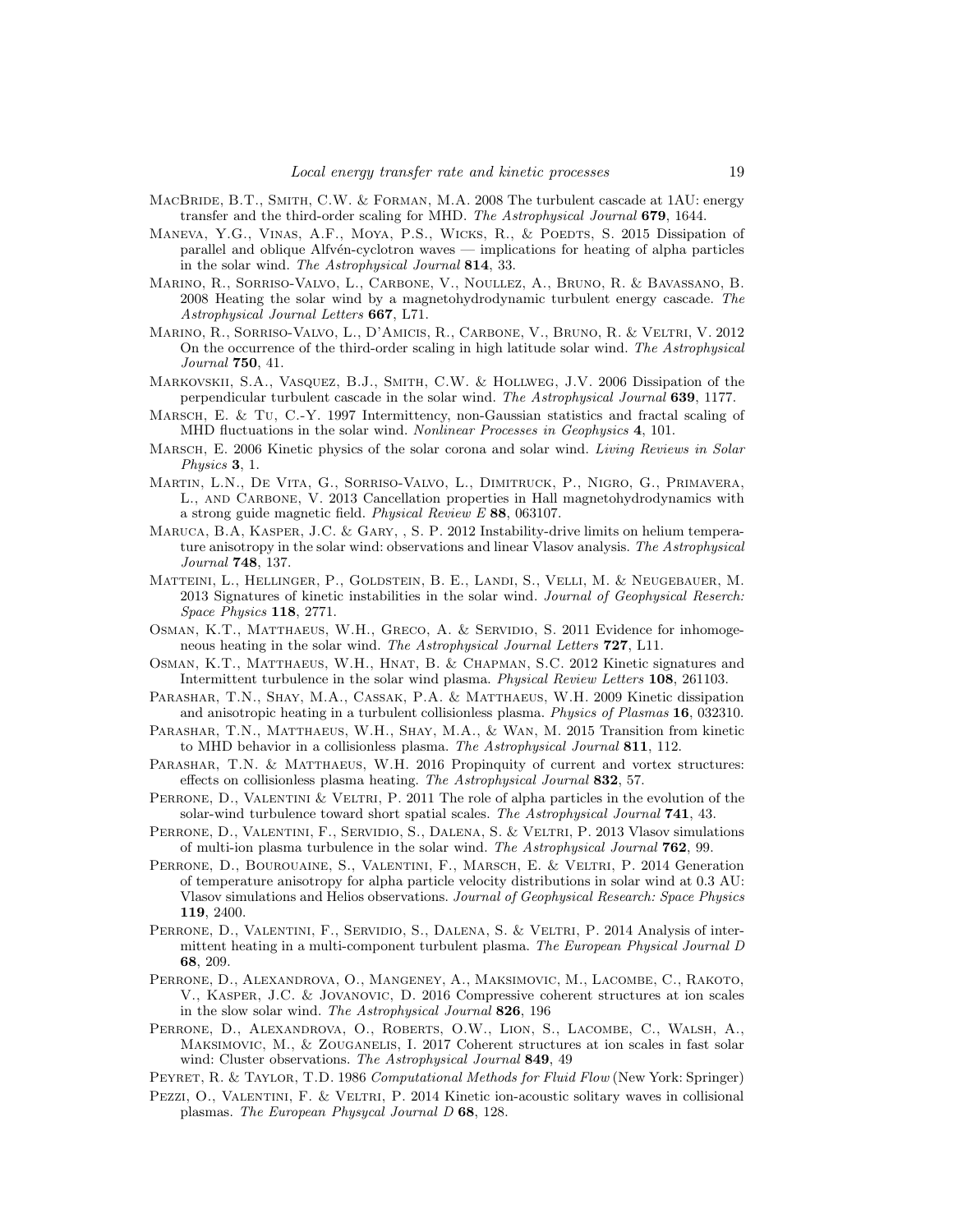- <span id="page-19-3"></span>PEZZI, O., VALENTINI, F. & VELTRI, P. 2015(a) Collisional Relaxation: Landau versus Dougherty operator. *Journal of Plasma Physics* 81, 305810107.
- <span id="page-19-4"></span>PEZZI, O., VALENTINI, F. & VELTRI, P. 2015 Nonlinear regime of electrostatic waves ropagation in presence of electron-electron collisions. *Physycs of Plasmas* 22, 042112.
- <span id="page-19-5"></span>PEZZI, O., VALENTINI, F. & VELTRI, P. 2016 Collisional relaxation of fine velocity structures in plasmas. *Physical Review Letters* 116, 145001.
- <span id="page-19-6"></span>PEZZI, O., CAMPOREALE, E., & VALENTINI, F. 2016 Collisional effects on the numerical recurrence in Vlasov-Poisson simulations. *Physics of Plasmas* 23, 022103.
- <span id="page-19-11"></span>Pezzi, O., Parashar, T.N., Servidio, S., Valentini, F., Vásconez, C.L., Yang, Y., MALARA, F., MATTHAEUS, W.H. & VELTRI, P. 2017 Revisiting a classic: the Parker-Moffatt problem. *The Astrophysical Journal* 834, 166.
- <span id="page-19-12"></span>Pezzi, O., Malara, F., Servidio, S., Valentini, F., Parashar, T.N., Matthaeus, W.H.  $&$  VELTRI, P. 2017 Turbulence generation during the head-on collision of Alfvénic wave packets. *Physical Review E* 96, 023201.
- <span id="page-19-19"></span>Pezzi, O., Parashar, T.N., Servidio, S., Valentini, F., Vásconez, C.L., Yang, Y., MALARA, F., MATTHAEUS, W.H. & VELTRI, P. 2017 Colliding Alfvénic wave packets in magnetohydrodynamics, Hall and kinetic simulations, Revisiting a classic: the Parker-Moffatt problem. *Journal of Plasma Physics* 83, 905830105.
- <span id="page-19-7"></span>Pezzi 2017 Solar wind collisional heating. *Journal of Plasma Physics* 83, 555830301.
- <span id="page-19-16"></span>POLITANO, H. & POUQUET, A. 1998 Dynamical length scales for turbulent magnetized flows. *Geophysical Research Letters* 25, 273.
- <span id="page-19-18"></span>Pucci, F., Vasconez, C.L., Pezzi, O., Servidio, S., Valentini, F., Matthaeus, W.H.,  $&$  Malara, F. 2016 From Alfvén waves to kinetic Alfvén waves in an inhomogeneous equilibrium structure. *Journal of Geophysical Research: Space Physics* 121, 1024–1045.
- <span id="page-19-15"></span>RETINO, A., SUNDKVIST, D., VAIVADS, A., MOZER, F., ANDRÉ, M. & OWEN, C.J. 2007 In situ evidence of magnetic reconnection in turbulent plasma. *Nature Physics* 3, 235.
- <span id="page-19-14"></span>ROBERTS, O.W., LI, X., ALEXANDROVA, O. & LI, B. 2016 Observation of an MHD Alfvén vortex in the slow solar wind. *Journal of Geophysical Research: Space Physics* 121, 3870.
- <span id="page-19-1"></span>Schekochihin, A.A., Parker, J.T., Highcock, E.G., Dellar, P.J., Dorland, W. & Ham-METT, G.W. 2016 Phase mixing versus nonlinear advection in drift-kinetic plasma turbulence. *Journal of Plasma Physics* 82, 905820212.
- <span id="page-19-20"></span>SCUDDER, J. & DAUGHTON, W. 2008 "Illuminating" electron diffusion regions of collisionless magnetic reconnection using electron agyrotropy. *Journal of Geophysical Research* 113, A06222.
- <span id="page-19-0"></span>Schwartz, S.J., Hellinger, P., Bale, S.D., Owen, C., Nakamura, R., Vaivads, A., Sorriso-Valvo, L., Liu, W., Wimmer-Schweingruber, R., Fujimoto, M., & Mann, I. 2011 Special Issue: Cross-Scale Coupling in Plasmas Preface. *Planetary and Space Sciences* 59, 447.
- <span id="page-19-21"></span>SERVIDIO, S., MATTHAEUS, W. H., & DMITRUK, P. 2008 Depression of nonlinearity in decaying isotropic MHD turbulence. *Physical Review Letters* 100, 095005.
- <span id="page-19-9"></span>Servidio, S., Valentini, F., Califano, F. & Veltri, P. 2012 Local kinetic effects in twodimensional plasma turbulence. *Physical Review Letters* 108, 045001.
- <span id="page-19-10"></span>Servidio, S., Osman, K.T., Valentini, F., Perrone, D., Califano, F. Chapman, S., MATTHAEUS, W.H. & VELTRI, P. 2014 Proton kinetic effects in Vlasov and solar wind turbulence. *The Astrophysical Journal Letters* bf 781, L27.
- <span id="page-19-8"></span>Servidio, S., Valentini, F., Perrone, D., Greco, A., Califano, F., Matthaeus W.H., & Veltri, P. 2015 A kinetic model of plasma turbulence. *Journal of Plasma Physics* 81, 328510107.
- <span id="page-19-2"></span>Servidio, S., Chasapis, A., Matthaeus, W.H., Perrone, D., Valentini, F., Parashar, T.N., Veltri, P., Gershman, D., Russell, C.T., Giles, B., Fuselier, S.A., Phan, T.D. & Burch, J. 2017 Magnetospheric multiscale observation of plasma velocity-space cascade: Hermite representation and theory. *Physical Review Letters* 119, 205101.
- <span id="page-19-13"></span>Sorriso-Valvo, L., Carbone, V., Veltri, P., Consolini, G., & Bruno, R. 1999 Intermittency in the solar wind turbulence through probability distribution functions of fluctuations. *Geophysical Research Letters* 26, 1801.
- <span id="page-19-17"></span>Sorriso-Valvo, L., Carbone, V., Noullez, A., Politano, H., Pouquet, A. & Veltri,